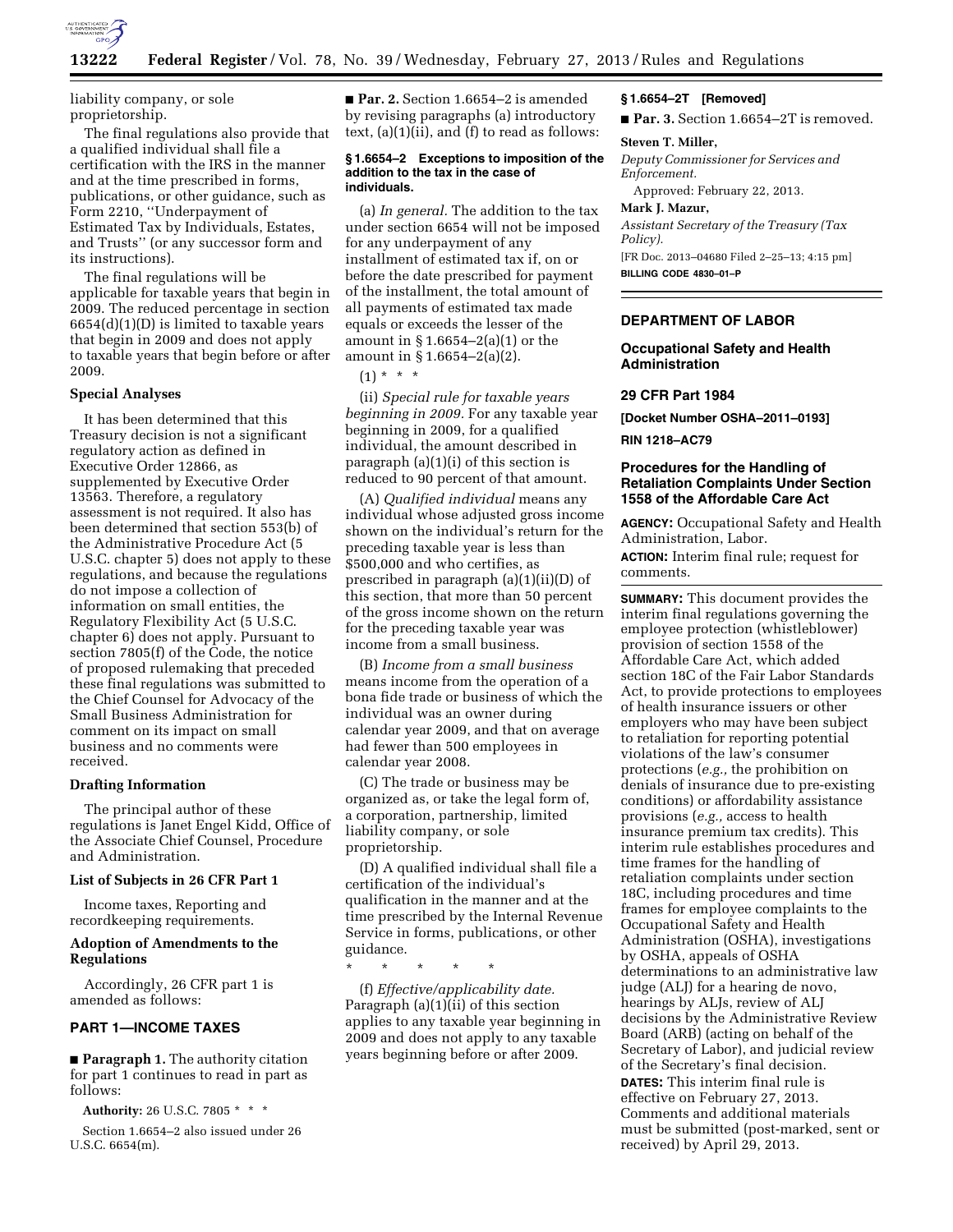**ADDRESSES:** You may submit comments and attachments electronically at *[http://www.regulations.gov,](http://www.regulations.gov)* which is the Federal eRulemaking Portal. Follow the instructions online for making electronic submissions.

*Fax:* If your submissions, including attachments, do not exceed 10 pages, you may fax them to the OSHA Docket Office at (202) 693–1648.

*Mail, hand delivery, express mail, messenger or courier service:* You must submit your comments and attachments to the OSHA Docket Office, Docket No. OSHA–2011–0193, U.S. Department of Labor, Room N–2625, 200 Constitution Avenue NW., Washington, DC 20210. Deliveries (hand, express mail, messenger and courier service) are accepted during the Department of Labor's and Docket Office's normal business hours, 8:15 a.m.–4:45 p.m., ET.

*Instructions:* All submissions must include the Agency name and the OSHA docket number for this rulemaking (Docket No. OSHA–2011–0193). Submissions, including any personal information provided, are placed in the public docket without change and may be made available online at *[http://](http://www.regulations.gov)  [www.regulations.gov.](http://www.regulations.gov)* Therefore, OSHA cautions against submitting personal information such as social security numbers and birth dates.

*Docket:* To read or download submissions or other material in the docket, go to *<http://www.regulations.gov>*  or the OSHA Docket Office at the address above. All documents in the docket are listed in the *[http://](http://www.regulations.gov) [www.regulations.gov](http://www.regulations.gov)* index, however, some information (*e.g.,* copyrighted material) is not publicly available to read or download through the Web site. All submissions, including copyrighted material, are available for inspection and copying at the OSHA Docket Office.

## **FOR FURTHER INFORMATION CONTACT:**

*For Press inquiries:* Frank Meilinger, Director, OSHA Office of Communications, Room N–3647, U.S. Department of Labor, 200 Constitution Avenue NW., Washington, DC 20210; telephone: (202) 693–1999. This is not a toll-free number. Email: *[meilinger.francis2@dol.gov.](mailto:meilinger.francis2@dol.gov)* 

*For technical inquiries:* Katelyn Wendell, Program Analyst, Directorate of Whistleblower Protection Programs, OSHA, U.S. Department of Labor, Room N–4624, 200 Constitution Avenue NW., Washington, DC 20210; telephone (202) 693–2199. This is not a toll-free number. Email: *[Wendell.katelyn.j@dol.gov.](mailto:Wendell.katelyn.j@dol.gov)* This **Federal Register** publication is available in alternative formats. The alternative formats available are: Large print, electronic file on computer disk (Word

Perfect, ASCII, Mates with Duxbury Braille System), and audiotape. **SUPPLEMENTARY INFORMATION:** 

#### **I. Background**

The Patient Protection and Affordable Care Act, Public Law 111–148, 124 Stat. 119, was signed into law on March 23, 2010 and was amended by the Health Care and Education Reconciliation Act of 2010, Public Law 111–152, 124 Stat. 1029, that was signed into law on March 30, 2010. The terms ''Affordable Care Act'' or ''Act'' are used in this rulemaking to refer to the final, amended version of the law. The Affordable Care Act contains various provisions designed to make health care more affordable and accountable.

Among the policies to achieve its goals, the Affordable Care Act's section 1558 amended the Fair Labor Standards Act (FLSA) to add section 18C, 29 U.S.C. 218C (section 18C), which provides protection to employees against retaliation by an employer for engaging in certain protected activities.

Under section 18C, an employer may not retaliate against an employee for receiving a credit under section 36B of the Internal Revenue Code of 1986 or a cost-sharing reduction (referred to as a ''subsidy'' in section 18C) under section 1402 of Affordable Care Act. These provisions allow employees to receive tax credits or cost-sharing reductions while enrolled in a qualified health plan through an exchange, if their employer does not offer a coverage option that is affordable and provides a basic level of value (*i.e.,* ''minimum value''). Certain large employers who fail to offer affordable plans that meet this minimum value may be assessed a tax penalty if any of their full-time employees receive a premium tax credit through the Exchange. Thus, the relationship between the employee's receipt of a credit and the potential tax penalty imposed on an employer could create an incentive for an employer to retaliate against an employee. Section 18C protects employees against such retaliation.

Section 18C also protects employees against retaliation because they provided or are about to provide to their employer, the Federal Government, or the attorney general of a State information relating to any violation of, or any act or omission the employee reasonably believes to be a violation of, any provision of or amendment made by title I of the Affordable Care Act; testified or are about to testify in a proceeding concerning such violation; assisted or participated, or are about to assist or participate, in such a proceeding; or objected to, or refused to

participate in, any activity, policy, practice, or assigned task that the employee reasonably believed to be in violation of any provision of title I of the Act (or amendment), or any order, rule, regulation, standard, or ban under title I of the Act (or amendment). Title I includes a range of insurance company accountability policies such as: The prohibition of lifetime dollar limits on coverage, the requirement for most plans to cover recommended preventive services with no cost sharing, and, starting in 2014, guaranteed availability (also known as guaranteed issue) protections so that individuals and employers will be able to obtain coverage that currently can be denied due to a pre-existing condition, and the prohibition on the use of factors such as health status, medical history, gender, and industry of employment to set premium rates.

Section 18C became effective on the date the health care law was enacted, March 23, 2010. On January 1, 2014, the scope of coverage of section 18C will be expanded by section 2706(b) of the Public Health Service Act (PHSA), 42 U.S.C. 300gg *et seq.,* as amended by section 1201 of the Affordable Care Act. Section 2706 of the PHSA is titled ''Non-Discrimination in Health Care'' and provides, in relevant part: ''(b) INDIVIDUALS.—The provisions of section 1558 of the Patient Protection and Affordable Care Act (relating to non-discrimination) shall apply with respect to a group health plan or health insurance issuer offering group or individual health insurance coverage.'' Thus, the protections provided by section 18C will extend in 2014 to cover retaliation with respect to an employee's compensation, terms, conditions or other privileges of employment by health insurance issuers offering group or individual health insurance coverage regardless of whether those issuers are the employer of the person retaliated against. Since the enactment of the Affordable Care Act, a health insurance issuer is prohibited from retaliating against its own employees who engage in activity protected by section 18C. Beginning in 2014, those issuers will also be prohibited from retaliating against persons who are not their employees with respect to those persons' compensation, terms, conditions or other privileges of employment, including their employersponsored health insurance. An employee will be protected from retaliation (*e.g.,* having that issuer limit or end health insurance coverage), not only by her employer, but also by the insurance issuer that provides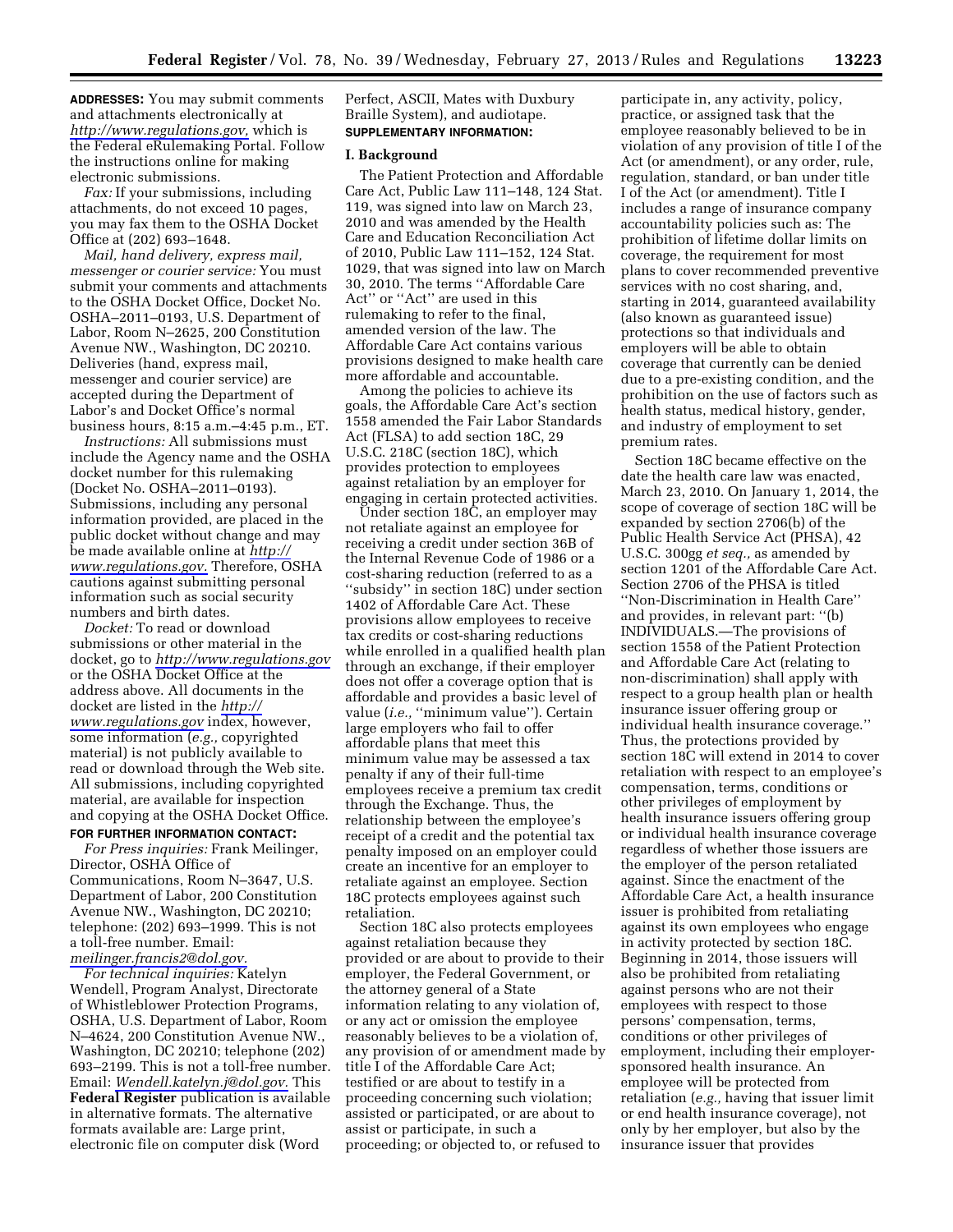employer-sponsored health insurance coverage to the employee.

These interim rules establish procedures for the handling of whistleblower complaints under section 18C of the FLSA; these procedures are very similar to those used for whistleblower complaints in other industries.

## **II. Summary of Statutory Procedures**

Section 18C(b)(1) adopts the procedures, notifications, burdens of proof, remedies, and statutes of limitation in the Consumer Product Safety Improvement Act of 2008 (CPSIA), 15 U.S.C. 2087(b). Accordingly, a covered employee may file a complaint with the Secretary of Labor (Secretary) within 180 days of the alleged retaliation. Upon receipt of the complaint, the Secretary must provide written notice to the person or persons named in the complaint alleged to have violated the Act (respondent) of the filing of the complaint, the allegations contained in the complaint, the substance of the evidence supporting the complaint, and the rights afforded the respondent throughout the investigation. The Secretary must then, within 60 days of receipt of the complaint, afford the complainant and respondent an opportunity to submit a response and meet with the investigator to present statements from witnesses, and conduct an investigation.

The Secretary may conduct an investigation only if the complainant has made a prima facie showing that the protected activity was a contributing factor in the adverse action alleged in the complaint and the respondent has not demonstrated, through clear and convincing evidence, that the respondent would have taken the same adverse action in the absence of that activity.

After investigating a complaint, the Secretary will issue written findings. If, as a result of the investigation, the Secretary finds there is reasonable cause to believe that retaliation has occurred, the Secretary must notify the respondent of those findings, along with a preliminary order that requires the respondent to, where appropriate: Take affirmative action to abate the violation; reinstate the complainant to his or her former position together with the compensation of that position (including back pay) and restore the terms, conditions, and privileges associated with his or her employment; and provide compensatory damages to the complainant, as well as all costs and expenses (including attorney fees and expert witness fees) reasonably incurred by the complainant for, or in connection

with, the bringing of the complaint upon which the order was issued.

The complainant and the respondent then have 30 days after the date of the Secretary's notification in which to file objections to the findings and/or preliminary order and request a hearing before an ALJ. The filing of objections under section 18C of the FLSA will stay any remedy in the preliminary order except for preliminary reinstatement. If a hearing before an ALJ is not requested within 30 days, the preliminary order becomes final and is not subject to judicial review.

If a hearing is held, the statute requires the hearing to be conducted ''expeditiously.'' The Secretary then has 120 days after the conclusion of any hearing in which to issue a final order, which may provide appropriate relief or deny the complaint. Until the Secretary's final order is issued, the Secretary, the complainant, and the respondent may enter into a settlement agreement that terminates the proceeding. Where the Secretary has determined that a violation has occurred, the Secretary, where appropriate, will assess against the respondent a sum equal to the total amount of all costs and expenses, including attorney's and expert witness fees, reasonably incurred by the complainant for, or in connection with, the bringing of the complaint upon which the Secretary issued the order. The Secretary also may award a prevailing respondent a reasonable attorney's fee, not exceeding \$1,000, if the Secretary finds that the complaint is frivolous or has been brought in bad faith. Within 60 days of the issuance of the final order, any person adversely affected or aggrieved by the Secretary's final order may file an appeal with the United States Court of Appeals for the circuit in which the violation occurred or the circuit where the complainant resided on the date of the violation.

The statute permits the employee to seek de novo review of the complaint by a United States district court in the event that the Secretary has not issued a final decision within 210 days after the filing of the complaint, or within 90 days after receiving a written determination. The court will have jurisdiction over the action without regard to the amount in controversy, and the case will be tried before a jury at the request of either party.

Finally, section  $18C(b)(2)$  of the FLSA provides that nothing in section 18C shall be deemed to diminish the rights, privileges, or remedies of any employee under any Federal or State law or under any collective bargaining agreement, and the rights and remedies in section

18C may not be waived by any agreement, policy, form, or condition of employment.

## **III. Summary and Discussion of Regulatory Provisions**

The regulatory provisions in this part have been written and organized to be consistent with other whistleblower regulations promulgated by OSHA to the extent possible within the bounds of the statutory language of section 18C of the FLSA and 15 U.S.C. 2087(b) of CPSIA. Responsibility for receiving and investigating complaints under section 18C has been delegated to the Assistant Secretary for Occupational Safety and Health. Secretary's Order 1–2012 (Jan. 18, 2012), 77 FR 3912 (Jan. 25, 2012). Hearings on determinations by the Assistant Secretary are conducted by the Office of Administrative Law Judges, and appeals from decisions by ALJs are decided by the ARB. Secretary's Order 1–2010 (Jan. 15, 2010), 75 FR 3924 (Jan. 25, 2010).

## *Subpart A—Complaints, Investigations, Findings and Preliminary Orders*

#### *Section 1984.100 Purpose and Scope*

This section describes the purpose of the regulations implementing section 18C of the FLSA and provides an overview of the procedures covered by these regulations.

#### *Section 1984.101 Definitions*

This section includes general definitions for the Affordable Care Act whistleblower provision codified at section 18C of the FLSA. The definitions of the terms ''employer,'' ''employee,'' and ''person'' from section 3 of the FLSA, 29 U.S.C. 203, apply to these rules and are included here.

The FLSA defines ''employer'' as including ''any person acting directly or indirectly in the interest of an employer in relation to an employee and includes a public agency, but does not include any labor organization (other than when acting as an employer) or anyone acting in the capacity of officer or agent of such labor organization.'' 29 U.S.C. 203(d). The FLSA defines ''person'' to mean ''an individual, partnership, association, corporation, business trust, legal representative, or any organized group of persons.'' 29 U.S.C. 203(a).

The FLSA defines ''employee'' to mean ''any individual employed by an employer.'' 29 U.S.C. 203(e)(1). In the case of an individual employed by a public agency, the term employee means any individual employed by the Government of the United States: As a civilian in the military departments (as defined in section 102 of the U.S. Code at title 5), in any executive agency (as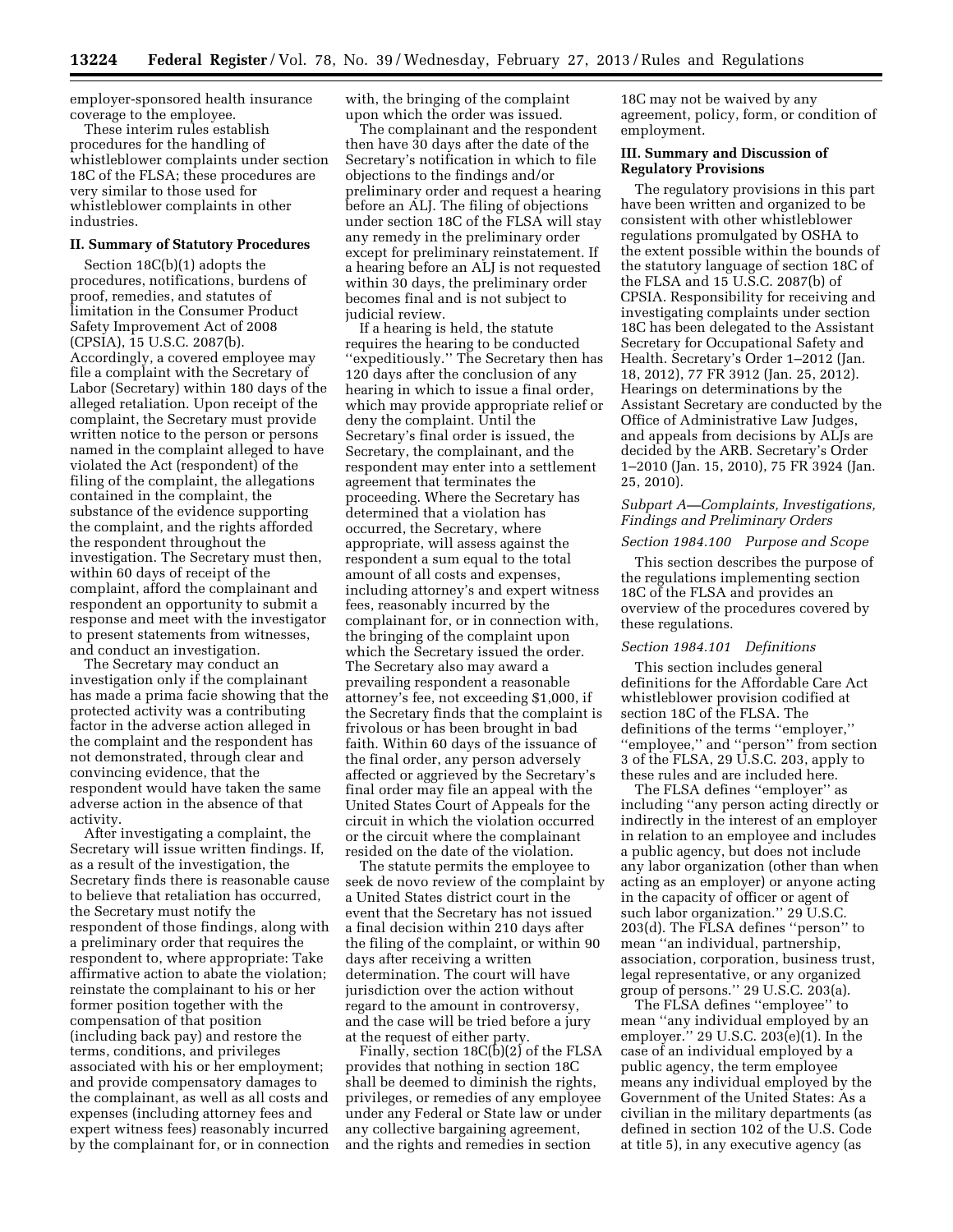defined in section 105 of such title), in any unit of the judicial branch of the Government which has positions in the competitive service, in a nonappropriated fund instrumentality under the jurisdiction of the Armed Forces, in the Library of Congress, or in the Government Printing Office. 29 U.S.C. 203(e)(2)(A). An employee generally also includes any individual employed by the United States Postal Service or the Postal Regulatory Commission, 29 U.S.C. 203(e)(2)(b); and any individual employed by a State, political subdivision of a State, or an interstate governmental agency. The definition of ''employee'' under the FLSA does not include an individual who is not subject to the civil service laws of the State, political subdivision, or agency which employs him; and who holds a public elective office of that State, political subdivision, or agency, is selected by the holder of such an office to be a member of his personal staff, is appointed by such an officeholder to serve on a policymaking level, is an immediate adviser to such an officeholder with respect to the constitutional or legal powers of his office, or is an employee in the legislative branch or legislative body of that State, political subdivision, or agency and is not employed by the legislative library of such State, political subdivision, or agency. 29 U.S.C. 203(e)(2)(c).

Consistent with the Secretary's interpretation of the term ''employee'' in the other whistleblower statutes administered by OSHA<sup>1</sup> and with the Secretary's interpretation of the term ''employee'' under the anti-retaliation provision found at section 15(a)(3) of the FLSA, 29 U.S.C. 215(a)(3),2 the

2*See* Brief for the Secretary of Labor and the Equal Employment Opportunity Commission as Amicus Curiae, *Dellinger* v. *Science Applications Int'l Corp.,* No. 10–1499 (4th Cir. Oct. 15, 2010)(explaining that the phrase ''any employee'' in section 15(a)(3) of the FLSA does not limit an individual's retaliation claims to her current employer, but rather extends protection to prospective employees from retaliation for engaging in protected activity), *and* Brief of the Secretary of Labor and Equal Employment Opportunity Commission as Amicus Curiae, *Dellinger* v. *Science Applications Int'l Corp.,* No. 10–1499 (4th Cir. Sept. 9, 2011) (same); *but see Dellinger* v. *Science Applications Int'l Corp.,* 649 F.3d 226, 229–31 & n.2 (4th Cir. 2011) (accepting that former employees are protected from retaliation under section 15(a)(3) of the FLSA but holding that applicants for employment are not).

definition of the term ''employee'' in section 1984.101 also includes former employees and applicants for employment. This interpretation is supported by section 18C's plain language which prohibits retaliation against ''any employee'' and provides that ''[a]n employee who believes that he or she has been discharged or otherwise discriminated against by *any employer* in violation of this section'' may file a complaint with the Secretary of Labor, (Emphasis added). Section 18C's broad protection of ''any employee'' from discrimination and provision of a cause of action against ''any employer'' for retaliation makes clear that the parties need not have a current employment relationship. Section 18C's broad protections, like the protections in section 15(a)(3), contrast with the narrower protections of sections 6 and 7 of the FLSA. Sections 6 and 7 provide respectively that an employer must pay at least the minimum wage to ''each of his employees'' and must pay overtime to ''any of his employees,'' and thus require a current employment relationship. *See* 29 U.S.C. 206(a) and (b), 29 U.S.C. 207(a)(1) and (2). Congress chose to use the broad term ''any'' to modify employee and employer in Sections 18C(a) and (b), rather than providing more restrictively that, for example, ''no employer shall discharge or in any manner discriminate against any of his employees'' or ''an employee who believes that he or she has been discharged or otherwise discriminated against by his employer'' may file a complaint with the Secretary of Labor. The Supreme Court has made clear that ''any'' has an expansive meaning that does not limit the word it modifies. *See, e.g., Kasten* v. *Saint-Gobain Performance Plastics Corp.,* 131 S. Ct. 1325, 1332 (2011) (noting that the use of ''any'' in the phrase ''filed any complaint'' in section 15(a)(3) of the FLSA ''suggests a broad interpretation that would include an oral complaint''); *U.S.* v. *Gonzales,* 520 U.S. 1, 5 (1997) (''any'' has an expansive meaning, that is, ''one or some indiscriminately of whatever kind'') (internal citations omitted). In addition, the explicit inclusion of reinstatement and preliminary reinstatement (both of which can only be awarded to former employees) among the remedies available for whistleblowers under Section 18C confirms that the complainant and the respondent need not have a current employment relationship in order for the complainant to have a claim under section 18C. *See Dellinger* v. *Science* 

*Applications Int'l Corp.,* 649 F.3d at 230 n.2 (section 15(a)(3) of the FLSA protects former employees); *cf. Robinson* v. *Shell Oil Co.,* 519 U.S. 337 (1997) (term ''employees'' in antiretaliation provision of Title VII of the Civil Rights Act of 1964 includes former employees).

## *Section 1984.102 Obligations and Prohibited Acts*

This section describes the activities that are protected under section 18C of the FLSA, and the conduct that is prohibited in response to any protected activities. Section 18C(a)(1) protects any employee from retaliation ''because the employee received a credit under section 36B of the Internal Revenue Code of 1986 or a subsidy under section 1402 of this Act.'' The reference to ''a subsidy under section 1402 this Act'' in section 18C(a)(1) refers to receipt of a cost-sharing reduction under section 1402 of the Affordable Care Act. 42 U.S.C. 18071.

Under section 18C(a)(2), an employer may not retaliate against an employee because the employee ''provided, caused to be provided, or is about to provide or cause to be provided to the employer, the Federal Government, or the attorney general of a State information relating to any violation of, or any act or omission the employee reasonably believes to be a violation of, any provision of this title (or an amendment made by this title).'' Section 18C also protects employees who testify, assist or participate in proceedings concerning such violations. Sections 18C(a)(3) and (4), 29 U.S.C. 218C(a)(3) and (4). Finally, section 18C(a)(5) prohibits retaliation because an employee ''objected to, or refused to participate in, any activity, policy, practice, or assigned task that the employee (or other such person) reasonably believed to be in violation of any provision of this title (or amendment), or any order, rule, regulation, standard, or ban under this title (or amendment).'' References to ''this title'' in section 18C(a)(2) and (5) refer to Title I of the Affordable Care Act. This includes health insurance reforms such as providing guaranteed availability (also known as guaranteed issue) protections so that individuals and employers will be able to obtain coverage when it currently can be denied, continuing current guaranteed renewability protections, prohibiting the use of factors such as health status, medical history, gender, and industry of employment to set premium rates, limiting age rating, and prohibiting issuers from dividing up their insurance pools within markets.

<sup>1</sup>*See, e.g.,* 29 CFR 1980.101(g) (defining employee to include former employees and applicants under the whistleblower provisions in the Sarbanes-Oxley Act); 29 CFR 1978.101 (Surface Transportation Assistance Act); 29 CFR 1981.101 (Pipeline Safety Improvement Act); 29 CFR 1982.101(d) (Federal Railroad Safety Act and the National Transit Systems Security Act); 29 CFR 1983.101(h) (Consumer Product Safety Improvement Act).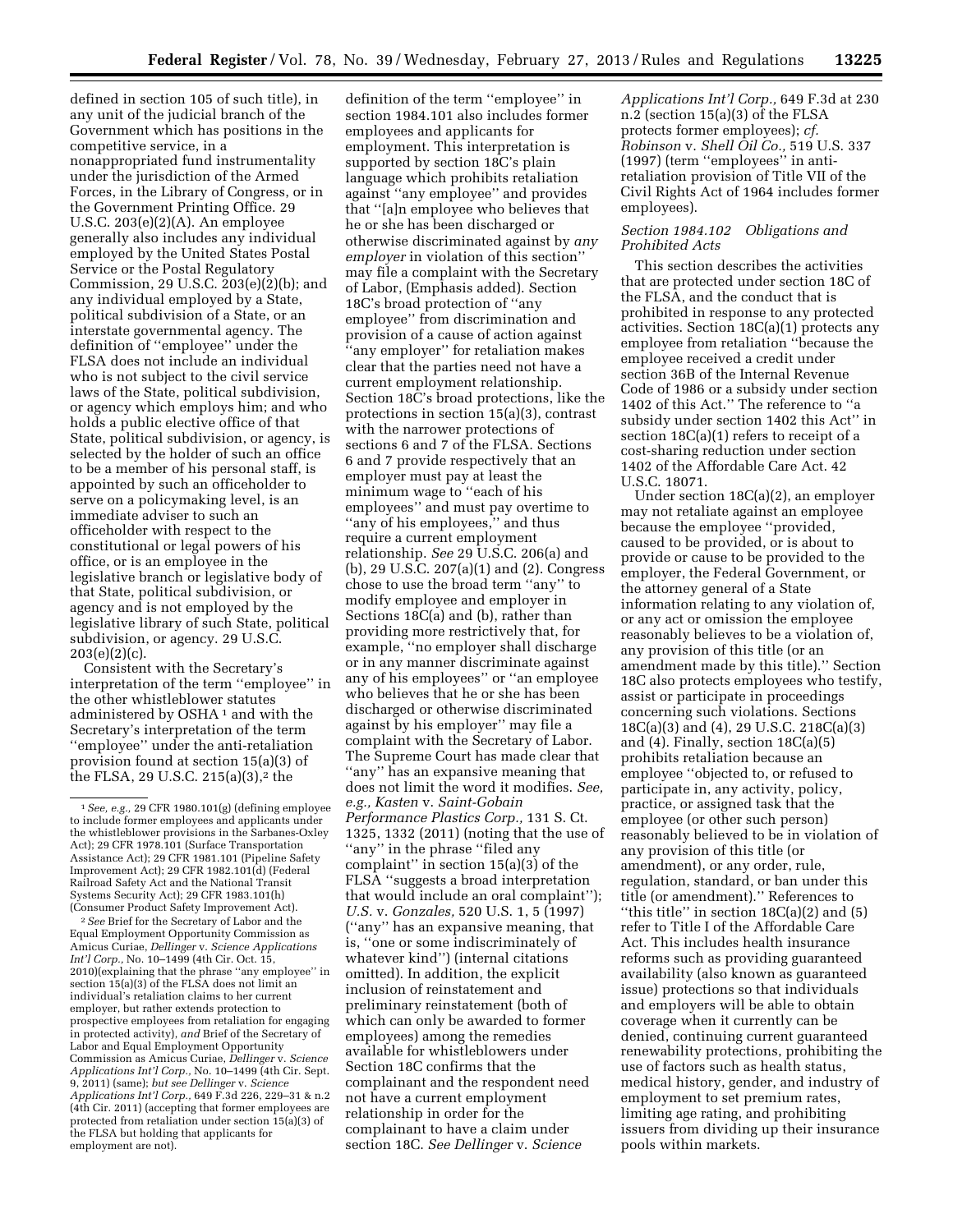In order to have a ''reasonable belief'' under sections 18C(a)(2) and (5), a complainant must have both a subjective, good faith belief and an objectively reasonable belief that the complained-of conduct violates one of the listed categories of law. *See Sylvester* v. *Parexel Int'l LLC,* ARB No. 07–123, 2011 WL 2165854, at \*11–12 (ARB May 25, 2011) (discussing the reasonable belief standard under analogous language in the Sarbanes-Oxley Act whistleblower provision, 18 U.S.C. 1514A). The requirement that the complainant have a subjective, good faith belief is satisfied so long as the complainant actually believed that the conduct complained of violated the relevant law. *See id.* The ''reasonableness'' of a complainant's belief is typically determined ''based on the knowledge available to a reasonable person in the same factual circumstances with the same training and experience as the aggrieved employee.'' *Id.* at \*12 (internal quotation marks and citation omitted). However, the complainant need not show that the conduct complained of constituted an actual violation of law. Pursuant to this standard, an employee's whistleblower activity is protected where it is based on a reasonable, but mistaken, belief that a violation of the relevant law has occurred. *Id.* at \*13.

## *Section 1984.103 Filing of Retaliation Complaint*

This section explains the requirements for filing a retaliation complaint under section 18C. To be timely, a complaint must be filed within 180 days of when the alleged violation occurs. Under *Delaware State College* v. *Ricks,* 449 U.S. 250, 258 (1980), this is considered to be when the retaliatory decision has been both made and communicated to the complainant. In other words, the limitations period commences once the employee is aware or reasonably should be aware of the employer's decision. *Equal Emp't Opportunity Comm'n* v. *United Parcel Serv., Inc.,* 249 F.3d 557, 561–62 (6th Cir. 2001). However, the time for filing a complaint may be tolled for reasons warranted by applicable case law. Complaints filed under section 18C of the FLSA need not be in any particular form. They may be either oral or in writing. If the complainant is unable to file the complaint in English, OSHA will accept the complaint in any language. With the consent of the employee, complaints may be filed by any person on the employee's behalf.

OSHA notes that a complaint of retaliation filed with OSHA under the Affordable Care Act is not a formal

document and need not conform to the pleading standards for complaints filed in federal district court articulated in *Bell Atlantic Corp.* v. *Twombly,* 550 U.S. 544 (2007) and *Ashcroft* v. *Iqbal,* 556 U.S. 662 (2009). *See Sylvester* v. *Parexel Int'l, Inc.,* ARB No. 07–123, 2011 WL 2165854, at \*9–10 (ARB May 26, 2011) (holding whistleblower complaints filed with OSHA under analogous provisions in the Sarbanes-Oxley Act need not conform to federal court pleading standards). Rather, the complaint filed with OSHA under this section simply alerts the Agency to the existence of the alleged retaliation and the complainant's desire that the Agency investigate the complaint. Upon the filing of a complaint with OSHA, the Assistant Secretary is to determine whether ''the complaint, supplemented as appropriate by interviews of the complainant'' alleges ''the existence of facts and evidence to make a prima facie showing.'' 29 CFR 1984.104(e). As explained in section 1984.104(e), if the complaint, supplemented as appropriate, contains a prima facie allegation, and the respondent does not show clear and convincing evidence that it would have taken the same action in the absence of the alleged protected activity, OSHA conducts an investigation to determine whether there is reasonable cause to believe that retaliation has occurred. *See* 15 U.S.C. 2087(b)(2), 29 CFR 1984.104(e).

#### *Section 1984.104 Investigation*

This section describes the procedures that apply to the investigation of complaints under section 18C. Paragraph (a) of this section outlines the procedures for notifying the parties and appropriate Federal agencies of the complaint and notifying the respondent of its rights under these regulations. Paragraph (b) describes the procedures for the respondent to submit its response to the complaint. Paragraph (c) specifies that throughout the investigation the Agency will provide to the complainant (or the complainant's legal counsel if the complainant is represented by counsel) a copy of respondent's submissions to the Agency that are responsive to the complainant's whistleblower complaint and the complainant will have an opportunity to respond to those submissions. Before providing such materials to the complainant, the Agency will redact them in accordance with the Privacy Act of 1974, 5 U.S.C. 552a, and other applicable confidentiality laws. Paragraph (d) of this section discusses confidentiality of information provided during investigations. Paragraph (e) of this section sets forth the applicable

burdens of proof. Paragraph (f) describes the procedures the Assistant Secretary will follow prior to the issuance of findings and a preliminary order when the Assistant Secretary has reasonable cause to believe that a violation has occurred.

Section 18C of the FLSA incorporates the burdens of proof set forth in CPSIA. 15 U.S.C. 2087(b). That statute requires that a complainant make an initial prima facie showing that protected activity was ''a contributing factor'' in the adverse action alleged in the complaint, *i.e.,* that the protected activity, alone or in combination with other factors, affected in some way the outcome of the employer's decision. The complainant will be considered to have met the required burden if the complaint on its face, supplemented as appropriate through interviews of the complainant, alleges the existence of facts and either direct or circumstantial evidence to meet the required showing. The complainant's burden may be satisfied, for example, if he or she shows that the adverse action took place shortly after protected activity, giving rise to the inference that it was a contributing factor in the adverse action.

If the complainant does not make the required prima facie showing, the investigation must be discontinued and the complaint dismissed. *See Trimmer*  v. *U.S. Dep't of Labor,* 174 F.3d 1098, 1101 (10th Cir. 1999) (noting that the burden-shifting framework of the Energy Reorganization Act of 1974 (ERA), which is the same framework now applicable to section 18C of the FLSA, serves a ''gatekeeping function'' that ''stem[s] frivolous complaints''). Even in cases where the complainant successfully makes a prima facie showing, the investigation must be discontinued if the respondent demonstrates, by clear and convincing evidence, that it would have taken the same adverse action in the absence of the protected activity. Thus, OSHA must dismiss a complaint under section 18C of the FLSA and not investigate (or cease investigating) if either: (1) The complainant fails to meet the prima facie showing that protected activity was a contributing factor in the adverse action; or (2) the respondent rebuts that showing by clear and convincing evidence that it would have taken the same adverse action absent the protected activity.

Assuming that an investigation proceeds beyond the gatekeeping phase, the statutory burdens of proof require an employee to prove that the alleged protected activity was a ''contributing factor'' in the alleged adverse action. If the employee proves that the alleged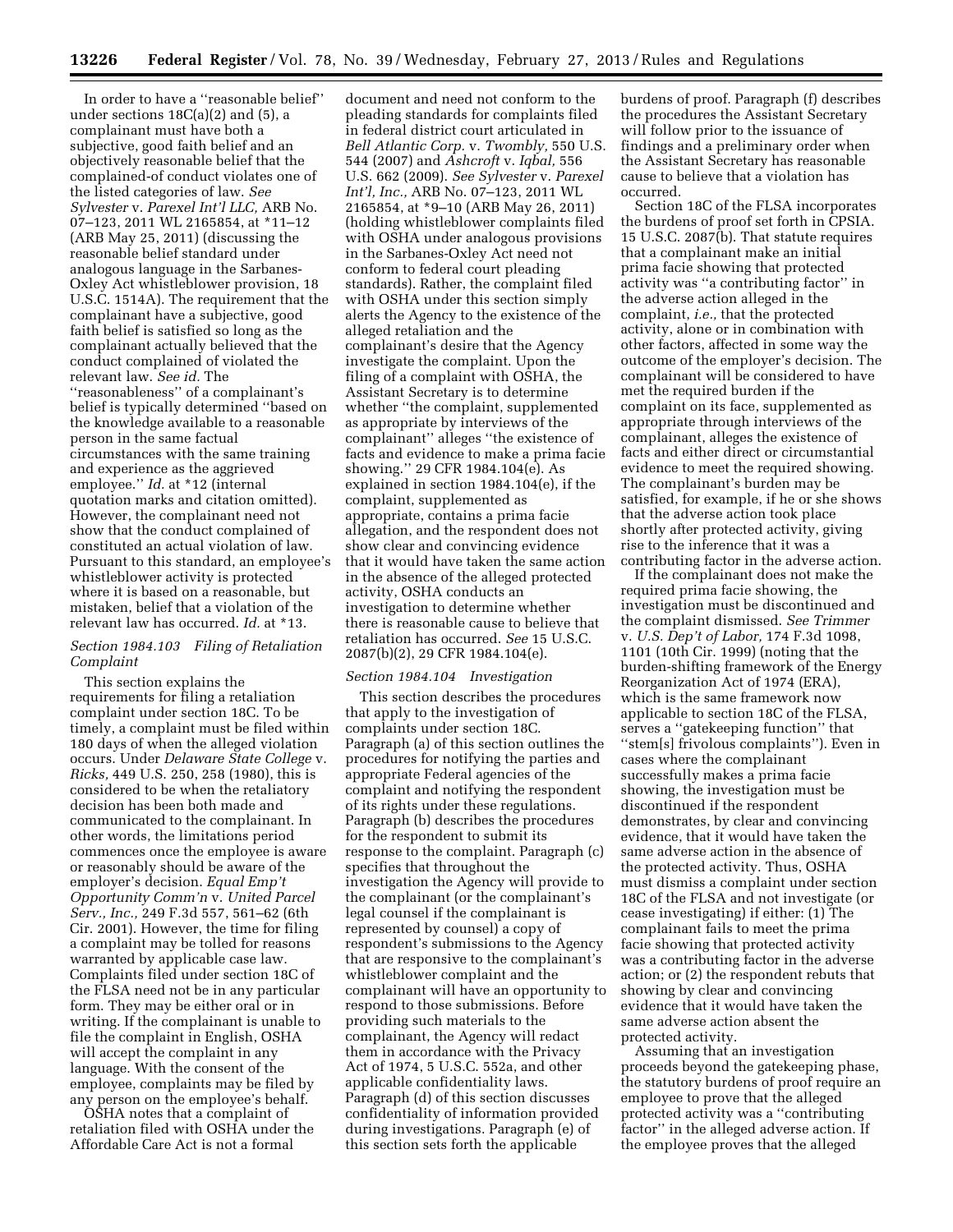protected activity was a contributing factor in the adverse action, the respondent, to escape liability, must prove by ''clear and convincing evidence'' that it would have taken the same action in the absence of the protected activity. A contributing factor is ''any factor which, alone or in connection with other factors, tends to affect in any way the outcome of the decision.'' *Marano* v. *Dep't of Justice,* 2 F.3d 1137, 1140 (Fed. Cir. 1993) (internal quotation marks, emphasis and citation omitted) (discussing the Whistleblower Protection Act, 5 U.S.C. 1221(e)(1)). In proving that protected activity was a contributing factor in the adverse action, '' 'a complainant need not necessarily prove that the respondent's articulated reason was a pretext in order to prevail,' '' because a complainant alternatively can prevail by showing that the respondent's '' 'reason, while true, is only one of the reasons for its conduct,' '' and that another reason was the complainant's protected activity. *See Klopfenstein* v. *PCC Flow Techs. Holdings, Inc.,* ARB No. 04–149, 2006 WL 3246904, at \*13 (ARB May 31, 2006) (quoting *Rachid* v. *Jack in the Box, Inc.,* 376 F.3d 305, 312 (5th Cir. 2004)) (discussing contributing factor test under the Sarbanes-Oxley whistleblower provision), *aff'd sub nom. Klopfenstein* v. *Admin. Review Bd., U.S. Dep't of Labor,* 402 F. App'x 936, 2010 WL 4746668 (5th Cir. 2010).

The statutory burdens of proof do not address the evidentiary standard that applies to a complainant's proof that protected activity was a contributing factor in an adverse action. Rather, they simply provide that the Secretary may find a violation only ''if the complainant demonstrates'' that protected activity was a contributing factor in the alleged adverse action. *See* 15 U.S.C. 2087(b)(2)(B)(iii). It is the Secretary's position that the complainant must prove by a ''preponderance of the evidence'' that his or her protected activity contributed to the adverse action; otherwise the burden never shifts to the respondent to establish its defense by ''clear and convincing evidence.'' *See, e.g., Allen* v. *Admin. Review Bd.,* 514 F.3d 468, 475 n.1 (5th Cir. 2008) (''The term 'demonstrates' [under identical language in another whistleblower provision] means to prove by a preponderance of the evidence.''). Once the complainant establishes that the protected activity was a contributing factor in the adverse action, the respondent can escape liability only by proving by clear and convincing evidence that it would have taken the same action even in the

absence of the prohibited rationale. The ''clear and convincing evidence'' standard is a higher burden of proof than a ''preponderance of the evidence'' standard.

Section 18C also incorporates the authorities in the FLSA sections 9 and 11, 29 U.S.C. 209 and 211, to issue subpoenas and conduct investigations. Such authorities under section 18C are delegated and assigned to the Assistant Secretary for Occupational Safety and Health. *See* Secretary's Order 1–2012 (Jan. 18, 2012), 77 FR 3912 (Jan. 25, 2012).

### *Section 1984.105 Issuance of Findings and Preliminary Orders*

This section provides that, on the basis of information obtained in the investigation, the Assistant Secretary will issue, within 60 days of the filing of a complaint, written findings regarding whether or not there is reasonable cause to believe that the complaint has merit. If the findings are that there is reasonable cause to believe that the complaint has merit, the Assistant Secretary will order appropriate relief, including preliminary reinstatement, affirmative action to abate the violation, back pay with interest, and compensatory damages. The findings and, where appropriate, preliminary order, advise the parties of their right to file objections to the findings of the Assistant Secretary and to request a hearing. The findings and, where appropriate, preliminary order, also advise the respondent of the right to request an award of attorney's fees not exceeding \$1,000 from the ALJ, regardless of whether the respondent has filed objections, if the respondent alleges that the complaint was frivolous or brought in bad faith. If no objections are filed within 30 days of receipt of the findings, the findings and any preliminary order of the Assistant Secretary become the final decision and order of the Secretary. If objections are timely filed, any order of preliminary reinstatement will take effect, but the remaining provisions of the order will not take effect until administrative proceedings are completed.

In ordering interest on back pay under section 18C, the Secretary has determined that interest due will be computed by compounding daily the Internal Revenue Service interest rate for the underpayment of taxes, which under 26 U.S.C. 6621 is generally the Federal short-term rate plus three percentage points. The Secretary believes that daily compounding of interest achieves the make-whole purpose of a back pay award. Daily

compounding of interest has become the norm in private lending and recently was found to be the most appropriate method of calculating interest on back pay by the National Labor Relations Board. *See Jackson Hosp. Corp.* v. *United Steel, Paper & Forestry, Rubber, Mfg., Energy, Allied Indus. & Serv. Workers Int'l Union,* 356 NLRB No. 8, 2010 WL 4318371, at \*3–4 (NLRB Oct. 22, 2010). Additionally, interest on tax underpayments under the Internal Revenue Code, 26 U.S.C. 6621, is compounded daily pursuant to 26 U.S.C. 6622(a).

In appropriate circumstances, in lieu of preliminary reinstatement, OSHA may order that the complainant receive the same pay and benefits that he or she received prior to his termination, but not actually return to work. Such ''economic reinstatement'' is akin to an order for front pay and frequently is employed in cases arising under section 105(c) of the Federal Mine Safety and Health Act of 1977, 30 U.S.C. 815(c), which protects miners from retaliation. *See, e.g., Sec'y of Labor ex rel. York* v. *BR&D Enters., Inc.,* 23 FMSHRC 697, 2001 WL 1806020, at \*1 (ALJ June 26, 2001). Front pay has been recognized as a possible remedy in cases under the whistleblower statutes enforced by OSHA in circumstances where reinstatement would not be appropriate. *See, e.g., Moder* v. *Vill. of Jackson,* ARB Nos. 01–095, 02–039, 2003 WL 21499864, at \*10 (ARB June 30, 2003) (under environmental whistleblower statutes, ''front pay may be an appropriate substitute when the parties prove the impossibility of a productive and amicable working relationship, or the company no longer has a position for which the complainant is qualified''); *Hobby* v. *Georgia Power Co.,*  ARB No. 98–166, ALJ No. 1990–ERA–30 (ARB Feb. 9, 2001), *aff'd sub nom. Hobby* v. *U.S. Dep't of Labor,* No. 01– 10916 (11th Cir. Sept. 30, 2002) (unpublished) (noting circumstances where front pay may be available in lieu of reinstatement but ordering reinstatement); *Doyle* v. *Hydro Nuclear Servs.,* ARB Nos. 99–041, 99–042, 00– 012, 1996 WL 518592, at \*6 (ARB Sept. 6, 1996) (under ERA, front pay appropriate where employer had eliminated the employee's position); *Michaud* v. *BSP Transport, Inc.,* ARB Nos. 97–113, 1997 WL 626849, at \*4 (ARB Oct. 9, 1997) (under the Surface Transportation Assistance Act, 49 U.S.C. 31105, front pay appropriate where employee was unable to work due to major depression resulting from the retaliation); *Brown* v. *Lockheed Martin Corp.,* ALJ No. 2008–SOX–49,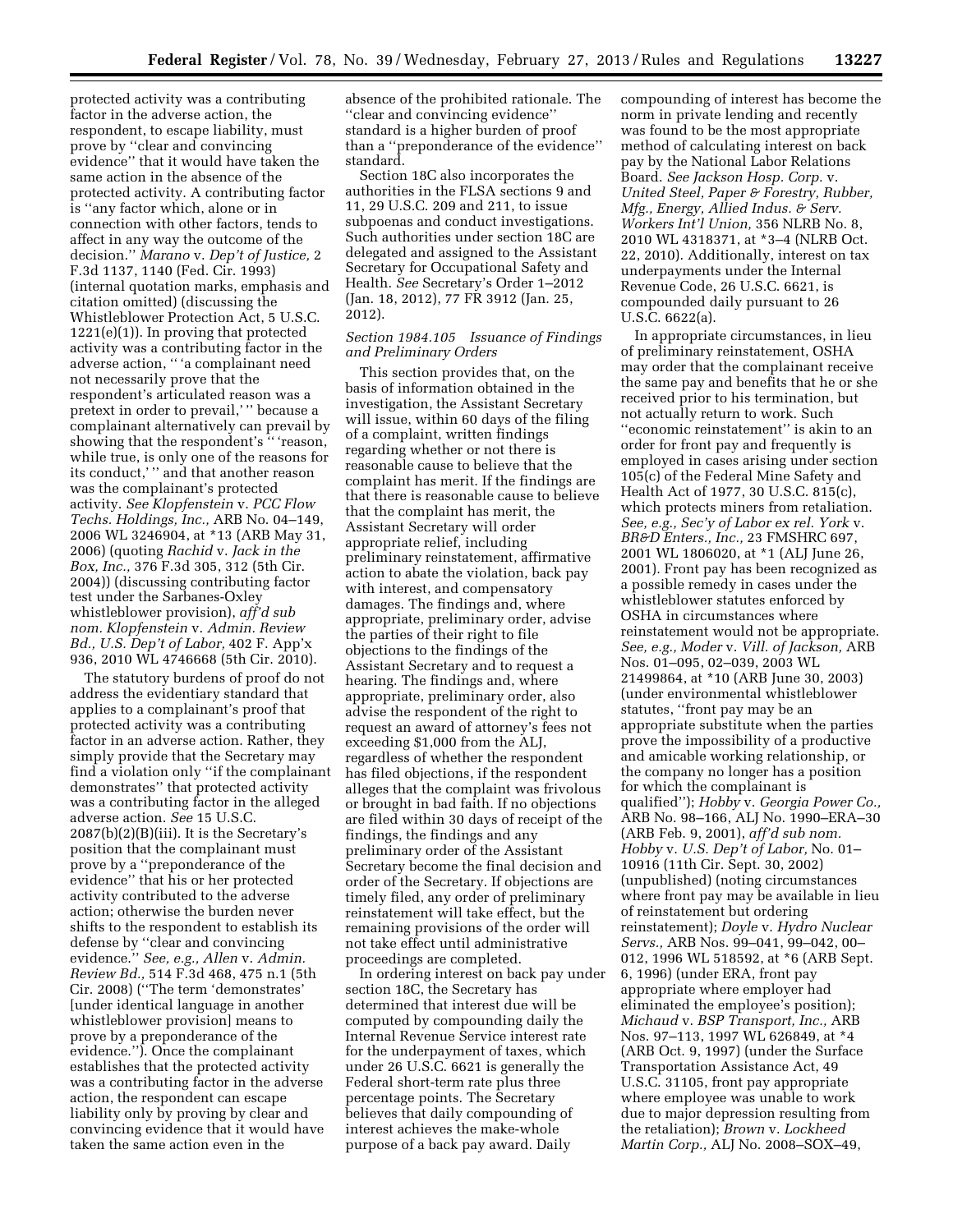2010 WL 2054426, at \*55–56 (ALJ Jan. 15, 2010) (noting that while reinstatement is the ''presumptive remedy'' under Sarbanes-Oxley, front pay may be awarded as a substitute when reinstatement is inappropriate). Congress intended that employees be preliminarily reinstated to their positions if OSHA finds reasonable cause to believe that they were discharged in violation of section 18C of the FLSA. When a violation is found, the norm is for OSHA to order immediate preliminary reinstatement. Neither an employer nor an employee has a statutory right to choose economic reinstatement. Rather, economic reinstatement is designed to accommodate situations in which evidence establishes to OSHA's satisfaction that reinstatement is inadvisable for some reason, notwithstanding the employer's retaliatory discharge of the employee. In such situations, actual reinstatement might be delayed until after the administrative adjudication is completed as long as the employee continues to receive his or her pay and benefits and is not otherwise disadvantaged by a delay in reinstatement. There is no statutory basis for allowing the employer to recover the costs of economically reinstating an employee should the employer ultimately prevail in the whistleblower adjudication.

## *Subpart B—Litigation*

### *Section 1984.106 Objections to the Findings and the Preliminary Order and Requests for a Hearing*

To be effective, objections to the findings of the Assistant Secretary must be in writing and must be filed with the Chief Administrative Law Judge, U.S. Department of Labor, within 30 days of receipt of the findings. The date of the postmark, facsimile transmittal, or electronic communication transmittal is considered the date of the filing; if the objection is filed in person, by handdelivery or other means, the objection is filed upon receipt. The filing of objections also is considered a request for a hearing before an ALJ. Although the parties are directed to serve a copy of their objections on the other parties of record, as well as the OSHA official who issued the findings and order, the Assistant Secretary, and the U.S. Department of Labor's Associate Solicitor for Fair Labor Standards, the failure to serve copies of the objections on the other parties of record does not affect the ALJ's jurisdiction to hear and decide the merits of the case. *See Shirani* v. *Calvert Cliffs Nuclear Power* 

*Plant, Inc.,* ARB No. 04–101, 2005 WL 2865915, at \*7 (ARB Oct. 31, 2005).

The timely filing of objections stays all provisions of the preliminary order, except for the portion requiring reinstatement. A respondent may file a motion to stay OSHA's preliminary order of reinstatement with the Office of Administrative Law Judges. However, such a motion will be granted only based on exceptional circumstances. The Secretary believes that a stay of the Assistant Secretary's preliminary order of reinstatement under section 18C of the FLSA would be appropriate only where the respondent can establish the necessary criteria for equitable injunctive relief, *i.e.,* irreparable injury, likelihood of success on the merits, a balancing of possible harms to the parties, and the public interest favors a stay. If no timely objection to OSHA's findings and/or preliminary order is filed, then OSHA's findings and/or preliminary order become the final decision of the Secretary not subject to judicial review.

#### *Section 1984.107 Hearings*

This section adopts the rules of practice and procedure for administrative hearings before the Office of Administrative Law Judges at 29 CFR part 18 subpart A. It specifically provides for hearings to be consolidated if both the complainant and respondent object to the findings and/or order of the Assistant Secretary. This section provides that the hearing is to commence expeditiously, except upon a showing of good cause or unless otherwise agreed to by the parties. Hearings will be conducted de novo on the record. As noted in this section, formal rules of evidence will not apply, but rules or principles designed to assure production of the most probative evidence will be applied. The ALJ may exclude evidence that is immaterial, irrelevant, or unduly repetitious.

## *Section 1984.108 Role of Federal Agencies*

The Assistant Secretary, at his or her discretion, may participate as a party or amicus curiae at any time in the administrative proceedings under section 18C of the FLSA. For example, the Assistant Secretary may exercise his or her discretion to prosecute the case in the administrative proceeding before an ALJ; petition for review of a decision of an ALJ, including a decision based on a settlement agreement between the complainant and the respondent, regardless of whether the Assistant Secretary participated before the ALJ; or participate as amicus curiae before the ALJ or in the ARB proceeding. Although OSHA anticipates that ordinarily the Assistant Secretary will not participate, the Assistant Secretary may choose to do so in appropriate cases, such as cases involving important or novel legal issues, large numbers of employees, alleged violations that appear egregious, or where the interests of justice might require participation by the Assistant Secretary. The Internal Revenue Service of the United States Department of the Treasury, the United States Department of Health and Human Services, and the Employee Benefits Security Administration of the United States Department of Labor, if interested in a proceeding, also may participate as amicus curiae at any time in the proceedings.

### *Section 1984.109 Decision and Orders of the Administrative Law Judge*

This section sets forth the requirements for the content of the decision and order of the ALJ, and includes the standard for finding a violation under section 18C. Paragraph (c) of this section further provides that the Assistant Secretary's determination to dismiss the complaint without an investigation or without a complete investigation under section 1984.104 is not subject to review. Thus, section 1984.109(c) clarifies that the Assistant Secretary's determinations on whether to proceed with an investigation under section 18C and whether to make particular investigative findings are discretionary decisions not subject to review by the ALJ. The ALJ hears cases de novo and, therefore, as a general matter, may not remand cases to the Assistant Secretary to conduct an investigation or make further factual findings. A full discussion of the burdens of proof used by the Department of Labor to resolve whistleblower cases under this part is described above in the discussion of section 1984.104. Paragraph (d) notes the remedies that the ALJ may order under section 18C and, as discussed under section 1984.105 above, provides that interest on back pay will be calculated using the interest rate applicable to underpayment of taxes under 26 U.S.C. 6621 and will be compounded daily. Paragraph (e) requires that the ALJ's decision be served on all parties to the proceeding, the Assistant Secretary, and the U.S. Department of Labor's Associate Solicitor for Fair Labor Standards. Paragraph (e) also provides that any ALJ decision requiring reinstatement or lifting an order of reinstatement by the Assistant Secretary will be effective immediately upon receipt of the decision by the respondent. All other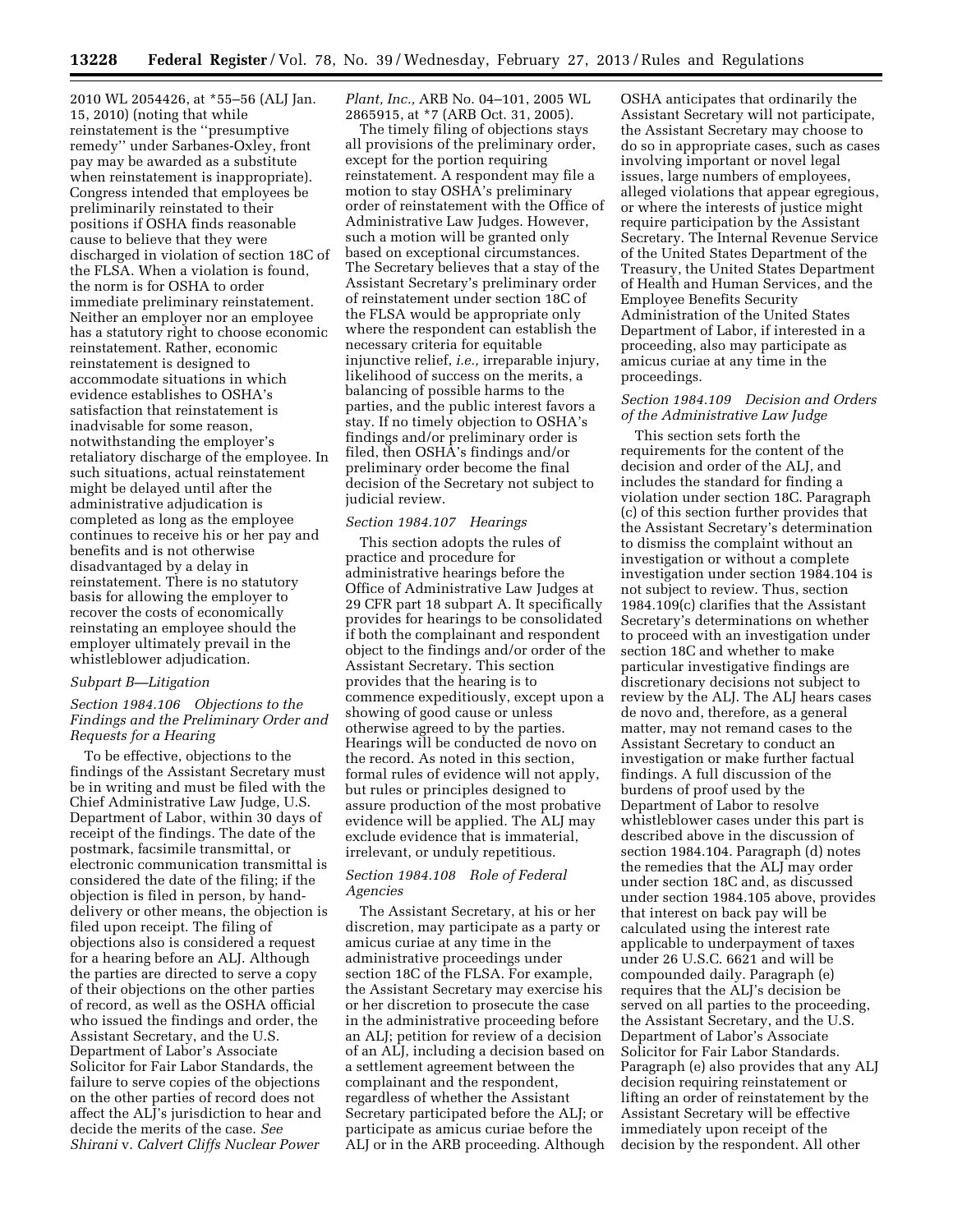portions of the ALJ's order will be effective 14 days after the date of the decision unless a timely petition for review has been filed with the ARB. If no timely petition for review is filed with the ARB, the decision of the ALJ becomes the final decision of the Secretary and is not subject to judicial review.

## *Section 1984.110 Decision and Orders of the Administrative Review Board*

Upon the issuance of the ALJ's decision, the parties have 14 days within which to petition the ARB for review of that decision. The date of the postmark, facsimile transmittal, or electronic communication transmittal is considered the date of filing of the petition; if the petition is filed in person, by hand delivery or other means, the petition is considered filed upon receipt.

The appeal provisions in this part provide that an appeal to the ARB is not a matter of right but is accepted at the discretion of the ARB. The parties should identify in their petitions for review the legal conclusions or orders to which they object, or the objections may be deemed waived. The ARB has 30 days to decide whether to grant the petition for review. If the ARB does not grant the petition, the decision of the ALJ becomes the final decision of the Secretary. If a timely petition for review is filed with the ARB, any relief ordered by the ALJ, except for that portion ordering reinstatement, is inoperative while the matter is pending before the ARB. When the ARB accepts a petition for review, the ALJ's factual determinations will be reviewed under the substantial evidence standard.

This section also provides that, based on exceptional circumstances, the ARB may grant a motion to stay an ALJ's preliminary order of reinstatement under section 18C, which otherwise would be effective, while review is conducted by the ARB. The Secretary believes that a stay of an ALJ's preliminary order of reinstatement under section 18C would be appropriate only where the respondent can establish the necessary criteria for equitable injunctive relief, *i.e.,* irreparable injury, likelihood of success on the merits, a balancing of possible harms to the parties, and the public interest favors a stay.

If the ARB concludes that the respondent has violated the law, it will issue a final order providing relief to the complainant. The final order will require, where appropriate: Affirmative action to abate the violation; reinstatement of the complainant to his or her former position, together with the

compensation (including back pay and interest), terms, conditions, and privileges of the complainant's employment; and payment of compensatory damages, including, at the request of the complainant, the aggregate amount of all costs and expenses (including attorney's and expert witness fees) reasonably incurred. Interest on back pay will be calculated using the interest rate applicable to underpayment of taxes under 26 U.S.C. 6621 and will be compounded daily. If the ARB determines that the respondent has not violated the law, an order will be issued denying the complaint. If, upon the request of the respondent, the ARB determines that a complaint was frivolous or was brought in bad faith, the ARB may award to the respondent a reasonable attorney's fee, not exceeding \$1,000.

## *Subpart C—Miscellaneous Provisions.*

*Section 1984.111 Withdrawal of Complaints, Findings, Objections, and Petitions for Review; Settlement* 

This section provides the procedures and time periods for withdrawal of complaints, the withdrawal of findings and/or preliminary orders by the Assistant Secretary, and the withdrawal of objections to findings and/or orders. It permits complainants to withdraw their complaints orally and provides that, in such circumstances, OSHA will confirm a complainant's desire to withdraw in writing. It also provides for approval of settlements at the investigative and adjudicative stages of the case.

### *Section 1984.112 Judicial Review*

This section describes the statutory provisions of CPSIA, incorporated into section 18C of the FLSA, for judicial review of decisions of the Secretary and requires, in cases where judicial review is sought, the ARB to submit the record of proceedings to the appropriate court pursuant to the rules of such court.

### *Section 1984.113 Judicial Enforcement*

This section describes the Secretary's authority under section 18C to obtain judicial enforcement of orders and the terms of settlement agreements. Section 18C incorporates the procedures, notifications, burdens of proof, remedies, and statutes of limitations set forth in CPSIA, 15 U.S.C. 2087(b), which expressly authorizes district courts to enforce orders, including preliminary orders of reinstatement, issued by the Secretary. *See* 15 U.S.C. 2087(b)(6) (''Whenever any person has failed to comply with an order issued under paragraph (3), the Secretary may

file a civil action in the United States district court for the district in which the violation was found to occur, or in the United States district court for the District of Columbia, to enforce such order.''). Specifically, reinstatement orders issued at the close of OSHA's investigation are immediately enforceable in district court pursuant to 15 U.S.C. 2087(b)(6) and (7). Section 18C of the FLSA provides, through CPSIA, that the Secretary shall order the person who has committed a violation to reinstate the complainant to his or her former position. *See* 15 U.S.C. 2087(b)(3)(B)(ii). Section 18C of the FLSA also provides, through CPSIA, that the Secretary shall accompany any reasonable cause finding that a violation occurred with a preliminary order containing the relief prescribed by subsection (b)(3)(B) of CPSIA, which includes reinstatement where appropriate, and that any preliminary order of reinstatement shall not be stayed upon the filing of objections. *See*  15 U.S.C. 2087(b)(2)(A) (''The filing of such objections shall not operate to stay any reinstatement remedy contained in the preliminary order.''). Thus, under section 18C of the FLSA enforceable orders include preliminary orders that contain the relief of reinstatement prescribed by 15 U.S.C. 2087(b)(3)(B). This statutory interpretation is consistent with the Secretary's interpretation of similar language in the Wendell H. Ford Aviation Investment and Reform Act for the 21st Century and Sarbanes-Oxley. *See* Brief for the Intervenor/Plaintiff-Appellee Secretary of Labor, *Solis* v. *Tenn. Commerce Bancorp, Inc.,* No. 10–5602 (6th Cir. 2010); *Solis* v. *Tenn. Commerce Bancorp, Inc.,* 713 F. Supp. 2d 701 (M.D. Tenn. 2010); *but see Bechtel* v. *Competitive Techs., Inc.,* 448 F.3d 469 (2d Cir. 2006); *Welch* v. *Cardinal Bankshares Corp.,* 454 F. Supp. 2d 552 (W.D. Va. 2006) (*decision vacated, appeal dismissed,* No. 06–2295 (4th Cir. Feb. 20, 2008)). Also through application of CPSIA, section 18C of the FLSA permits the person on whose behalf the order was issued to obtain judicial enforcement of the order. *See* 15 U.S.C. 2087(b)(7).

### *Section 1984.114 District Court Jurisdiction of Retaliation Complaints*

This section sets forth provisions that allow a complainant to bring an original de novo action in district court, alleging the same allegations contained in the complaint filed with OSHA, under certain circumstances. By incorporating the procedures, notifications, burdens of proof, remedies, and statutes of limitations set forth in CPSIA, 15 U.S.C.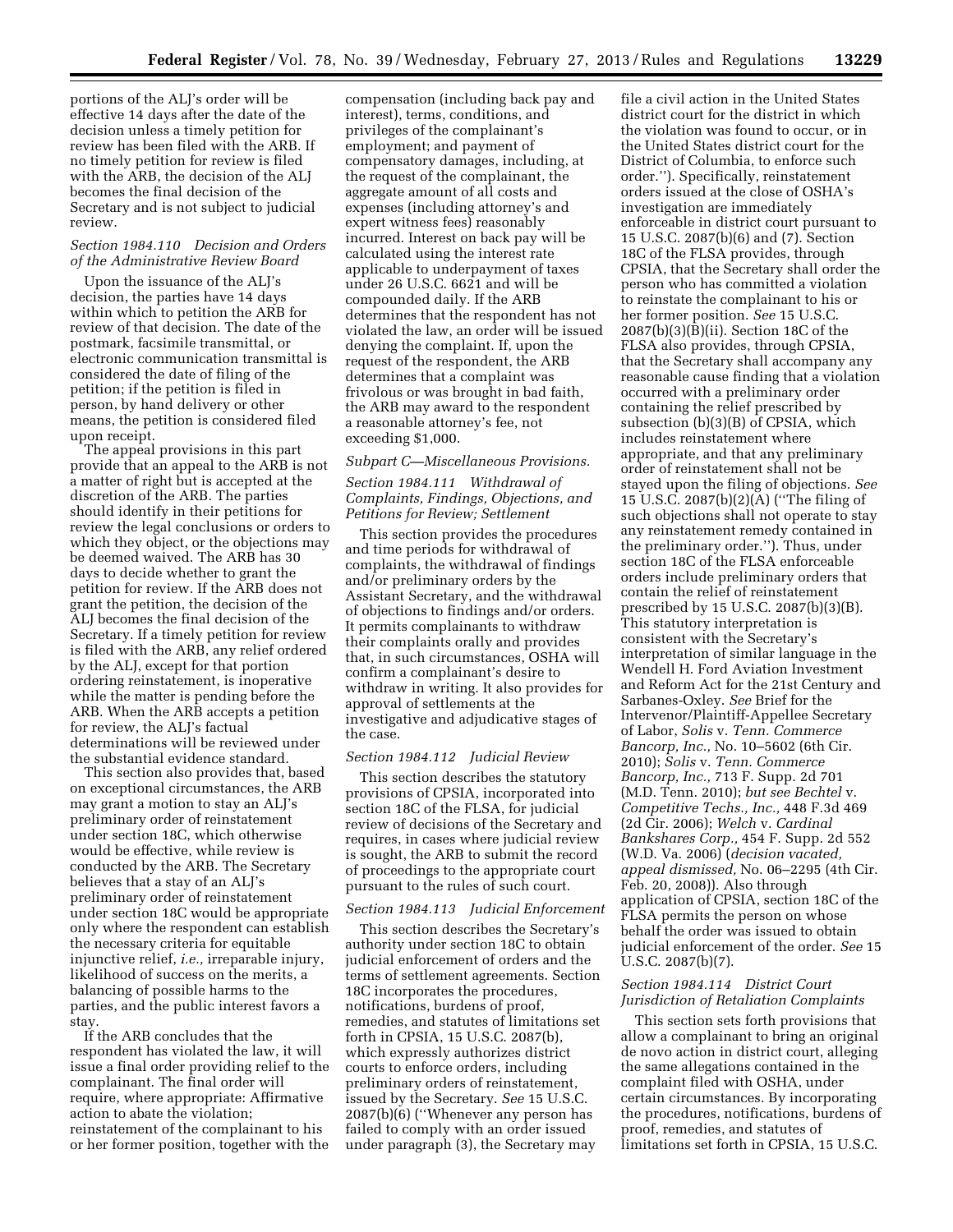2087(b), section 18C permits a complainant to file an action for de novo review in the appropriate district court if there has been no final decision of the Secretary within 210 days of the filing of the complaint, or within 90 days after receiving a written determination. ''Written determination'' refers to the Assistant Secretary's written findings issued at the close of OSHA's investigation under section 1984.105(a). 15 U.S.C. 2087(b)(4). The Secretary's final decision is generally the decision of the ARB issued under section 1984.110. In other words, a complainant may file an action for de novo review in the appropriate district court in either of the following two circumstances: (1) A complainant may file a de novo action in district court within 90 days of receiving the Assistant Secretary's written findings issued under section 1984.105(a), or (2) a complainant may file a de novo action in district court if more than 210 days have passed since the filing of the complaint and the Secretary has not issued a final decision. The plain language of 15 U.S.C. 2087(b)(4), by distinguishing between actions that can be brought if the Secretary has not issued a ''final decision'' within 210 days and actions that can be brought within 90 days after a ''written determination,'' supports allowing de novo actions in district court under either of the circumstances described above. However, it is the Secretary's position that complainants may not initiate an action in federal court after the Secretary issues a final decision, even if the date of the final decision is more than 210 days after the filing of the complaint or within 90 days of the complainant's receipt of the Assistant Secretary's written findings. The purpose of the ''kick-out'' provision is to aid the complainant in receiving a prompt decision. That goal is not implicated in a situation where the complainant already has received a final decision from the Secretary. In addition, permitting the complainant to file a new case in district court in such circumstances could conflict with the parties' rights to seek judicial review of the Secretary's final decision in the court of appeals. *See* 15 U.S.C. 2087(b)(5)(B) (providing that an order with respect to which review could have been obtained in [the court of appeals] shall not be subject to judicial review in any criminal or other civil proceeding).

Under section 18C of the FLSA, the Assistant Secretary's written findings become the final order of the Secretary, not subject to judicial review, if no

objection is filed within 30 days. *See* 15 U.S.C. 2087(b)(2). Thus, a complainant may need to file timely objections to the Assistant Secretary's findings in order to preserve the right to file an action in district court.

This section also requires that, within seven days after filing a complaint in district court, a complainant must provide a file-stamped copy of the complaint to the Assistant Secretary, the ALJ, or the ARB, depending on where the proceeding is pending. A copy of the complaint also must be provided to the OSHA official who issued the findings and/or preliminary order, the Assistant Secretary, and the U.S. Department of Labor's Associate Solicitor for Fair Labor Standards. This provision is necessary to notify the Agency that the complainant has opted to file a complaint in district court. This provision is not a substitute for the complainant's compliance with the requirements for service of process of the district court complaint contained in the Federal Rules of Civil Procedure and the local rules of the district court where the complaint is filed. The section also incorporates the statutory provisions which allow for a jury trial at the request of either party in a district court action, and which specify the remedies and burdens of proof in a district court action.

## *Section 1984.115 Special Circumstances; Waiver of Rules*

This section provides that in circumstances not contemplated by these rules or for good cause the ALJ or the ARB may, upon application and notice to the parties, waive any rule as justice or the administration of section 18C of the FLSA requires.

### **IV. Paperwork Reduction Act**

This rule contains a reporting provision (filing a retaliation complaint, section 1984.103) which was previously reviewed as a statutory requirement of section 18C of the FLSA, 29 U.S.C. 218C, and approved for use by the Office of Management and Budget (''OMB''), and was assigned OMB control number 1218–0236 under the provisions of the Paperwork Reduction Act of 1995, Public Law 104–13, 109 Stat. 163 (1995). A non-material change has been submitted to OMB to include the regulatory citation.

#### **V. Administrative Procedure Act**

The notice and comment rulemaking procedures of section 553 of the Administrative Procedure Act (APA) do not apply ''to interpretative rules, general statements of policy, or rules of agency organization, procedure, or

practice."  $5$  U.S.C.  $553(b)(A)$ . This is a rule of agency procedure, practice and interpretation within the meaning of that section. Therefore, publication in the **Federal Register** of a notice of proposed rulemaking and request for comments are not required for these regulations, which provide the procedures for the handling of retaliation complaints. Although this is a procedural rule not subject to the notice and comment procedures of the APA, the Agency is providing persons interested in this interim final rule 60 days to submit comments. A final rule will be published after the Agency receives and reviews the public's comments.

Furthermore, because this rule is procedural and interpretative rather than substantive, the normal requirement of 5 U.S.C. 553(d) that a rule be effective 30 days after publication in the **Federal Register** is inapplicable. The Assistant Secretary also finds good cause to provide an immediate effective date for this interim final rule. It is in the public interest that the rule be effective immediately so that parties may know what procedures are applicable to pending cases.

### **VI. Executive Orders 12866 and 13563; Unfunded Mandates Reform Act of 1995; Executive Order 13132**

The Office of Management and Budget has concluded that this rule is a ''significant regulatory action'' within the meaning of section 3(f)(4) of Executive Order 12866. Executive Order 12866, reaffirmed by Executive Order 13563, requires a full economic impact analysis only for ''economically significant'' rules, which are defined in section 3(f)(1) of Executive Order 12866 as rules that may ''[h]ave an annual effect on the economy of \$100 million or more or adversely affect in a material way the economy, a sector of the economy, productivity, competition, jobs, the environment, public health or safety, or State, local, or tribal governments or communities.'' Because the rule is procedural and interpretative in nature, it is expected to have a negligible economic impact. Therefore, no economic impact analysis has been prepared. For the same reason, the rule does not require a section 202 statement under the Unfunded Mandates Reform Act of 1995. 2 U.S.C. 1531 *et seq.*  Finally, this rule does not have ''federalism implications.'' The rule does not have ''substantial direct effects on the States, on the relationship between the national government and the States, or on the distribution of power and responsibilities among the various levels of government'' and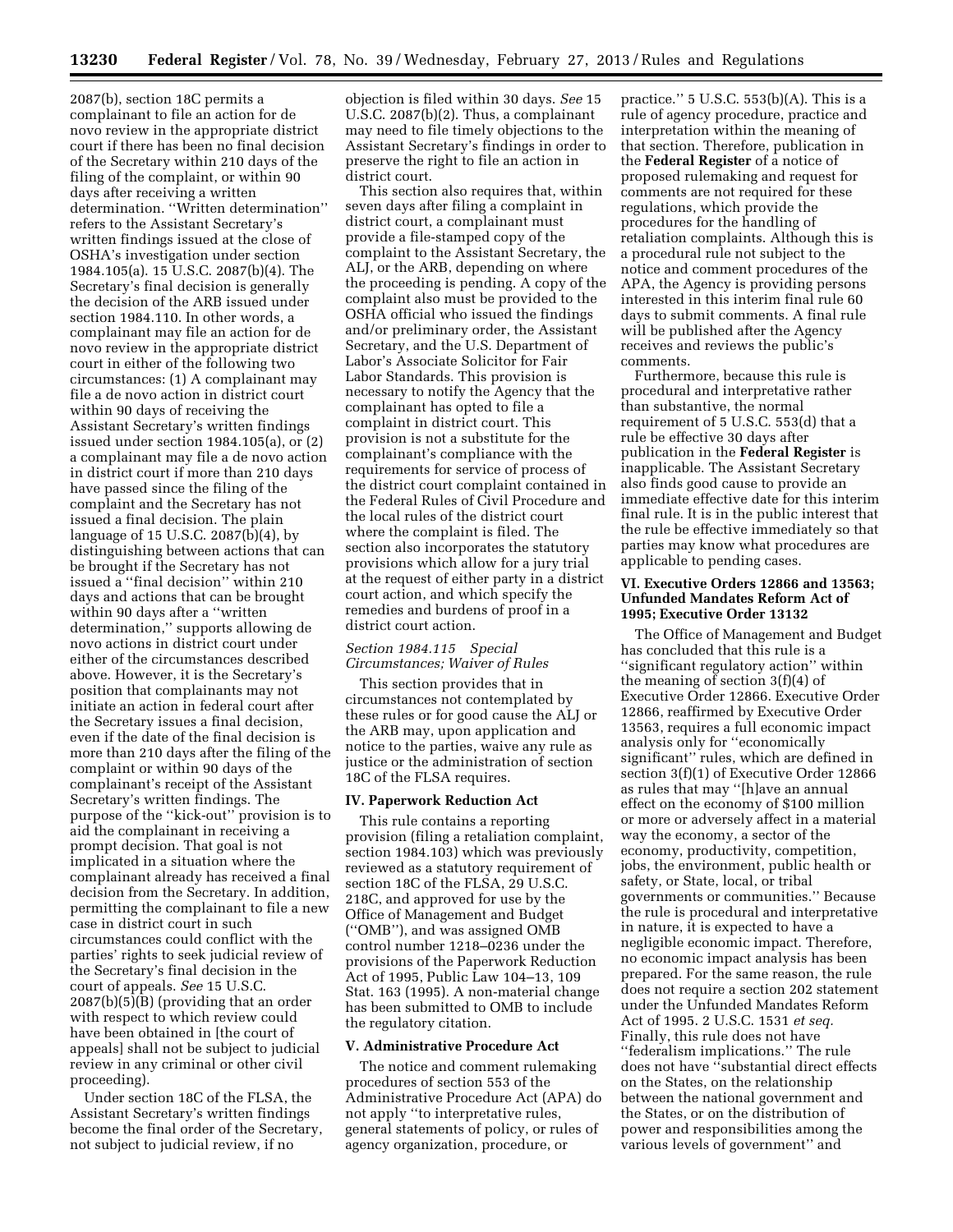therefore is not subject to Executive Order 13132 (Federalism).

### **VII. Regulatory Flexibility Analysis**

The Department has determined that the regulation will not have a significant economic impact on a substantial number of small entities. The regulation simply implements procedures necessitated by enactment of section 18C of the FLSA. Furthermore, no certification to this effect is required and no regulatory flexibility analysis is required because no proposed rule has been issued.

### **List of Subjects in 29 CFR Part 1984**

Administrative practice and procedure, Employment, Health care, Investigations, Reporting and recordkeeping requirements, Whistleblower.

#### **Authority and Signature**

This document was prepared under the direction and control of David Michaels, Ph.D., MPH, Assistant Secretary of Labor for Occupational Safety and Health.

Signed at Washington, DC, on February 13, 2013.

#### **David Michaels,**

*Assistant Secretary of Labor for Occupational Safety and Health.* 

Accordingly, for the reasons set out in the preamble, 29 CFR part 1984 is added to read as follows:

## **PART 1984—PROCEDURES FOR THE HANDLING OF RETALIATION COMPLAINTS UNDER SECTION 1558 OF THE AFFORDABLE CARE ACT**

## **Subpart A—Complaints, Investigations, Findings and Preliminary Orders**

Sec.

1984.100 Purpose and scope. 1984.101 Definitions.

- 
- 1984.102 Obligations and prohibited acts.<br>1984.103 Filing of retaliation complaint. Filing of retaliation complaint.
- 
- 1984.104 Investigation. 1984.105 Issuance of findings and preliminary orders.

### **Subpart B—Litigation**

- 1984.106 Objections to the findings and the preliminary order and requests for a hearing.<br>1984.107 F
- Hearings.
- 1984.108 Role of Federal agencies.
- 1984.109 Decision and orders of the administrative law judge.
- 1984.110 Decision and orders of the Administrative Review Board.

### **Subpart C—Miscellaneous Provisions**

- 1984.111 Withdrawal of complaints, findings, objections, and petitions for review; settlement.
- 1984.112 Judicial review.
- 1984.113 Judicial enforcement.

1984.114 District court jurisdiction of retaliation complaints.

1984.115 Special circumstances; waiver of rules.

**Authority:** 29 U.S.C. 218C; Secretary's Order 1–2012 (Jan. 18, 2012), 77 FR 3912 (Jan. 25, 2012); Secretary's Order 1–2010 (Jan. 15, 2010), 75 FR 3924 (Jan. 25, 2010).

## **Subpart A—Complaints, Investigations, Findings and Preliminary Orders**

### **§ 1984.100 Purpose and scope.**

(a) This part implements procedures under section 1558 of the Patient Protection and Affordable Care Act, Public Law 111–148, 124 Stat. 119, which was signed into law on March 23, 2010 and was amended by the Health Care and Education Reconciliation Act of 2010, Public Law 111–152, 124 Stat. 1029, signed into law on March 30, 2010. The terms ''Affordable Care Act'' or ''the Act'' are used in this part to refer to the final, amended version of the law. Section 1558 of the Act amended the Fair Labor Standards Act, 29 U.S.C. 201 *et seq.* (FLSA) by adding new section 18C. 29 U.S.C. 218C. Section 18C of the FLSA provides protection for an employee from retaliation because the employee has received a credit under section 36B of the Internal Revenue Code of 1986, 26 U.S.C. 36B, or a costsharing reduction (referred to as a ''subsidy'' in section 18C) under the Affordable Care Act section 1402, 42 U.S.C. 18071, or because the employee has engaged in protected activity pertaining to title I of the Affordable Care Act or any amendment made by title I of the Affordable Care Act.

(b) This part establishes procedures under section 18C of the FLSA for the expeditious handling of retaliation complaints filed by employees, or by persons acting on their behalf. These rules, together with those codified at 29 CFR part 18, set forth the procedures under section 18C of the FLSA for submission of complaints, investigations, issuance of findings and preliminary orders, objections to findings and orders, litigation before administrative law judges (ALJs), posthearing administrative review, and withdrawals and settlements.

### **§ 1984.101 Definitions.**

As used in this part:

(a) *Affordable Care Act or ''the Act''*  means The Patient Protection and Affordable Care Act, Public Law 111– 148, 124 Stat. 119 (Mar. 23, 2010), as amended by the Health Care and Education Reconciliation Act of 2010, Public Law 111–152.

(b) *Assistant Secretary* means the Assistant Secretary of Labor for

Occupational Safety and Health or the person or persons to whom he or she delegates authority under section 18C of the FLSA.

(c) *Business days* means days other than Saturdays, Sundays, and Federal holidays.

(d) *Complainant* means the employee who filed an FLSA section 18C complaint or on whose behalf a complaint was filed.

(e)(1) *Employee* means any individual employed by an employer. In the case of an individual employed by a public agency, the term employee means any individual employed by the Government of the United States: As a civilian in the military departments (as defined in 5 U.S.C. 102), in any executive agency (as defined in 5 U.S.C. 105), in any unit of the judicial branch of the Government which has positions in the competitive service, in a nonappropriated fund instrumentality under the jurisdiction of the Armed Forces, in the Library of Congress, or in the Government Printing Office. The term employee also means any individual employed by the United States Postal Service or the Postal Regulatory Commission; and any individual employed by a State, political subdivision of a State, or an interstate governmental agency, other than an individual who is not subject to the civil service laws of the State, political subdivision, or agency which employs him; and who holds a public elective office of that State, political subdivision, or agency, is selected by the holder of such an office to be a member of his personal staff, is appointed by such an officeholder to serve on a policymaking level, is an immediate adviser to such an officeholder with respect to the constitutional or legal powers of his office, or is an employee in the legislative branch or legislative body of that State, political subdivision, or agency and is not employed by the legislative library of such State, political subdivision, or agency.

(2) The term *employee* does not include:

(i) Any individual who volunteers to perform services for a public agency which is a State, a political subdivision of a State, or an interstate governmental agency, if the individual receives no compensation or is paid expenses, reasonable benefits, or a nominal fee to perform the services for which the individual volunteered—and such services are not the same type of services which the individual is employed to perform for such public agency;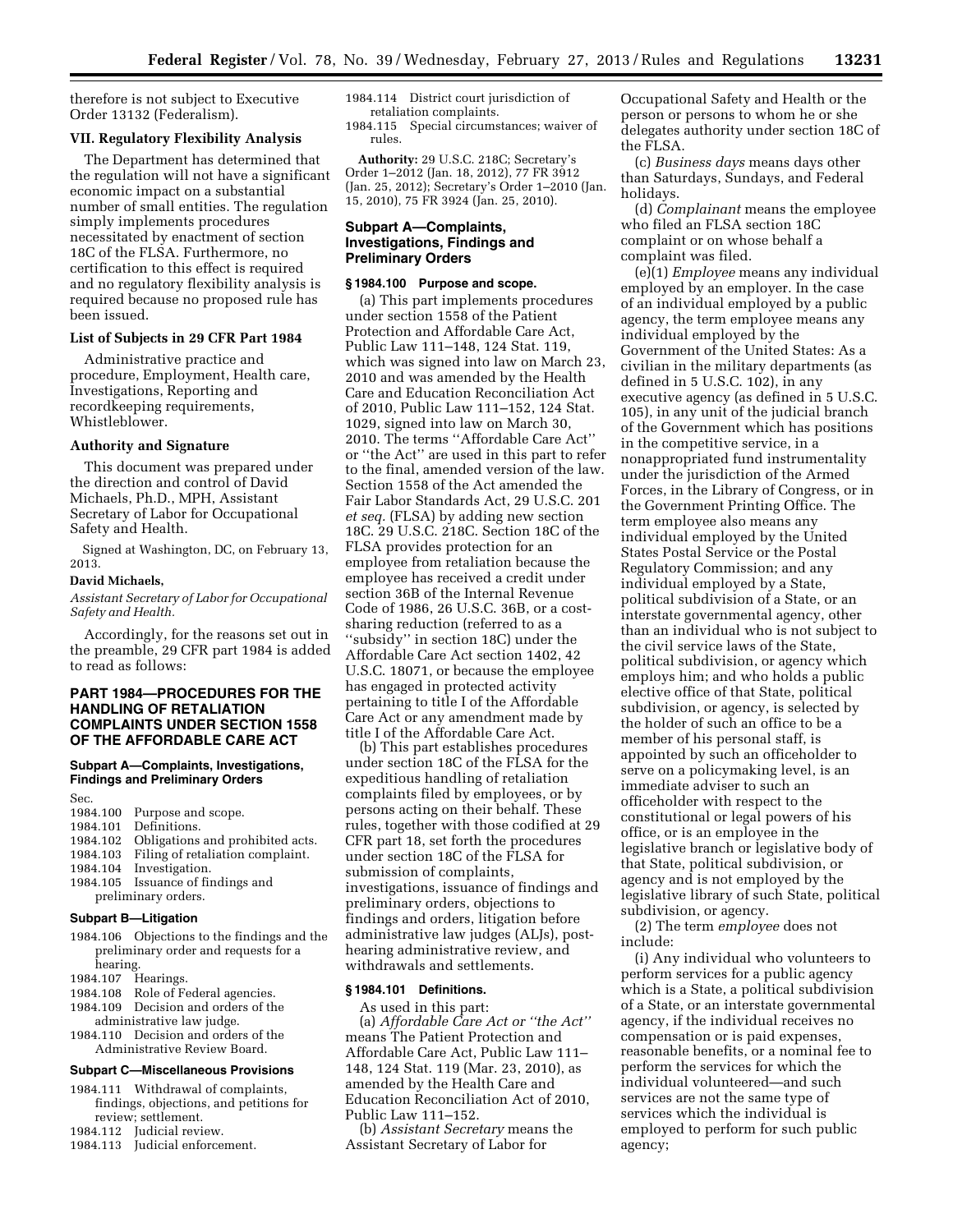(ii) Any employee of a public agency which is a State, political subdivision of a State, or an interstate governmental agency that volunteers to perform services for any other State, political subdivision, or interstate governmental agency, including a State, political subdivision or agency with which the employing State, political subdivision, or agency has a mutual aid agreement; or

(iii) Any individual who volunteers their services solely for humanitarian purposes to private non-profit food banks and who receive groceries from the food banks.

(3) The term employee includes former employees and applicants for employment.

(f) *Employer* includes any person acting directly or indirectly in the interest of an employer in relation to an employee and includes a public agency, but does not include any labor organization (other than when acting as an employer) or anyone acting in the capacity of officer or agent of such labor organization.

(g) *OSHA* means the Occupational Safety and Health Administration of the United States Department of Labor.

(h) *Person* means an individual, partnership, association, corporation, business trust, legal representative, or any organized group of persons.

(i) *Respondent* means the employer named in the complaint who is alleged to have violated the Act.

(j) *Secretary* means the Secretary of Labor or person to whom authority under the Affordable Care Act has been delegated.

(k) Any future statutory amendments that affect the definition of a term or terms listed in this section will apply in lieu of the definition stated herein.

### **§ 1984.102 Obligations and prohibited acts.**

(a) No employer may discharge or otherwise retaliate against, including, but not limited to, intimidating, threatening, restraining, coercing, blacklisting or disciplining, any employee with respect to the employee's compensation, terms, conditions, or privileges of employment because the employee (or an individual acting at the request of the employee), has engaged in any of the activities specified in paragraphs (b)(1) through (5) of this section.

(b) An employee is protected against retaliation because the employee (or an individual acting at the request of the employee) has:

(1) Received a credit under section 36B of the Internal Revenue Code of 1986, 26 U.S.C. 36B, or a subsidy under section 1402 of the Affordable Care Act, 42 U.S.C. 18071;

(2) Provided, caused to be provided, or is about to provide or cause to be provided to the employer, the Federal Government, or the attorney general of a State information relating to any violation of, or any act or omission the employee reasonably believes to be a violation of, any provision of title I of the Affordable Care Act (or an amendment made by title I of the Affordable Care Act);

(3) Testified or is about to testify in a proceeding concerning such violation;

(4) Assisted or participated, or is about to assist or participate, in such a proceeding; or

(5) Objected to, or refused to participate in, any activity, policy, practice, or assigned task that the employee (or other such person) reasonably believed to be in violation of any provision of title I of the Affordable Care Act (or amendment), or any order, rule, regulation, standard, or ban under title I of the Affordable Care Act (or amendment).

#### **§ 1984.103 Filing of retaliation complaint.**

(a) *Who may file.* An employee who believes that he or she has been retaliated against in violation of section 18C of the FLSA may file, or have filed by any person on the employee's behalf, a complaint alleging such retaliation.

(b) *Nature of filing.* No particular form of complaint is required. A complaint may be filed orally or in writing. Oral complaints will be reduced to writing by OSHA. If the complainant is unable to file the complaint in English, OSHA will accept the complaint in any language.

(c) *Place of filing.* The complaint should be filed with the OSHA office responsible for enforcement activities in the geographical area where the employee resides or was employed, but may be filed with any OSHA officer or employee. Addresses and telephone numbers for these officials are set forth in local directories and at the following Internet address: *<http://www.osha.gov>*.

(d) *Time for filing.* Within 180 days after an alleged violation of section 18C of the FLSA occurs, any employee who believes that he or she has been retaliated against in violation of that section may file, or have filed by any person on the employee's behalf, a complaint alleging such retaliation. The date of the postmark, facsimile transmittal, electronic communication transmittal, telephone call, handdelivery, delivery to a third-party commercial carrier, or in-person filing at an OSHA office will be considered the date of filing. The time for filing a

complaint may be tolled for reasons warranted by applicable case law.

#### **§ 1984.104 Investigation.**

(a) Upon receipt of a complaint in the investigating office, the Assistant Secretary will notify the respondent of the filing of the complaint, of the allegations contained in the complaint, and of the substance of the evidence supporting the complaint. Such materials will be redacted, if necessary, in accordance with the Privacy Act of 1974, 5 U.S.C. 552a, and other applicable confidentiality laws. The Assistant Secretary will also notify the respondent of its rights under paragraphs (b) and (f) of this section and paragraph (e) of § 1984.110. The Assistant Secretary will provide an unredacted copy of these same materials to the complainant (or complainant's legal counsel if complainant is represented by counsel) and to the appropriate office of the Federal agency charged with the administration of the general provisions of the Affordable Care Act under which the complaint is filed: Either the Internal Revenue Service of the United States Department of the Treasury (IRS), the United States Department of Health and Human Services (HHS), or the Employee Benefits Security Administration of the United States Department of Labor (EBSA).

(b) Within 20 days of receipt of the notice of the filing of the complaint provided under paragraph (a) of this section, the respondent and the complainant each may submit to the Assistant Secretary a written statement and any affidavits or documents substantiating its position. Within the same 20 days, the respondent and the complainant each may request a meeting with the Assistant Secretary to present its position.

(c) Throughout the investigation, the Agency will provide to the complainant (or the complainant's legal counsel if complainant is represented by counsel) a copy of all of respondent's submissions to the Agency that are responsive to the complainant's whistleblower complaint. Before providing such materials to the complainant, the Agency will redact them, if necessary, in accordance with the Privacy Act of 1974, 5 U.S.C. 552a, and other applicable confidentiality laws. The Agency will also provide the complainant with an opportunity to respond to such submissions.

(d) Investigations will be conducted in a manner that protects the confidentiality of any person who provides information on a confidential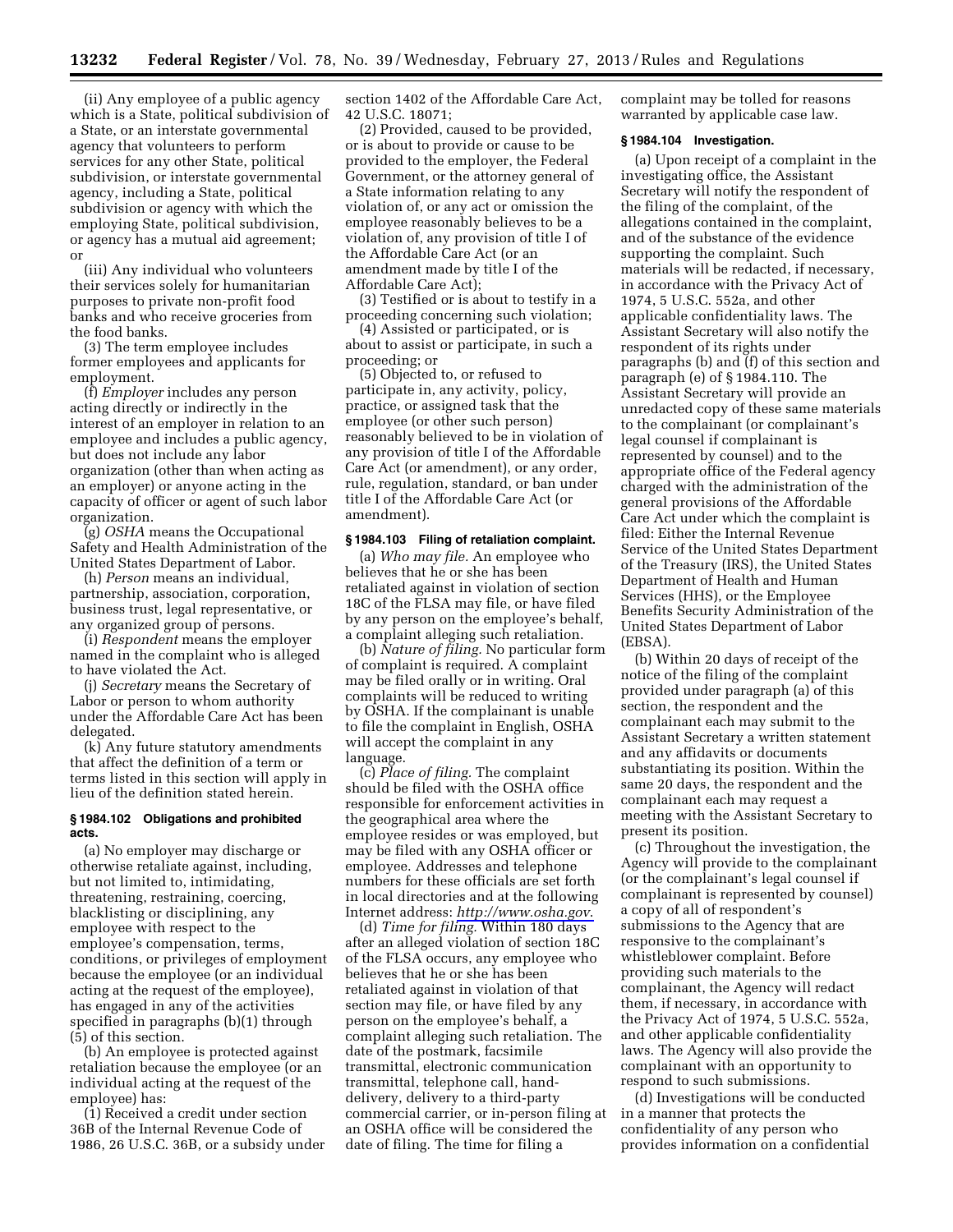basis, other than the complainant, in accordance with part 70 of this title.

(e)(1) A complaint will be dismissed unless the complainant has made a prima facie showing that protected activity was a contributing factor in the adverse action alleged in the complaint.

(2) The complaint, supplemented as appropriate by interviews of the complainant, must allege the existence of facts and evidence to make a prima facie showing as follows:

(i) The employee engaged in a protected activity;

(ii) The respondent knew or suspected that the employee engaged in the protected activity;

(iii) The employee suffered an adverse action; and

(iv) The circumstances were sufficient to raise the inference that the protected activity was a contributing factor in the adverse action.

(3) For purposes of determining whether to investigate, the complainant will be considered to have met the required burden if the complaint on its face, supplemented as appropriate through interviews of the complainant, alleges the existence of facts and either direct or circumstantial evidence to meet the required showing, i.e., to give rise to an inference that the respondent knew or suspected that the employee engaged in protected activity and that the protected activity was a contributing factor in the adverse action. The burden may be satisfied, for example, if the complaint shows that the adverse action took place shortly after the protected activity, giving rise to the inference that it was a contributing factor in the adverse action. If the required showing has not been made, the complainant (or the complainant's legal counsel, if complainant is represented by counsel) will be so notified and the investigation will not commence.

(4) Notwithstanding a finding that a complainant has made a prima facie showing, as required by this section, an investigation of the complaint will not be conducted or will be discontinued if the respondent demonstrates by clear and convincing evidence that it would have taken the same adverse action in the absence of the complainant's protected activity.

(5) If the respondent fails to make a timely response or fails to satisfy the burden set forth in the prior paragraph, the Assistant Secretary will proceed with the investigation. The investigation will proceed whenever it is necessary or appropriate to confirm or verify the information provided by the respondent.

(f) Prior to the issuance of findings and a preliminary order as provided for

in § 1984.105, if the Assistant Secretary has reasonable cause, on the basis of information gathered under the procedures of this part, to believe that the respondent has violated section 18C of the FLSA and that preliminary reinstatement is warranted, the Assistant Secretary will again contact the respondent (or the respondent's legal counsel if respondent is represented by counsel) to give notice of the substance of the relevant evidence supporting the complainant's allegations as developed during the course of the investigation. This evidence includes any witness statements, which will be redacted to protect the identity of confidential informants where statements were given in confidence; if the statements cannot be redacted without revealing the identity of confidential informants, summaries of their contents will be provided. The complainant will also receive a copy of the materials that must be provided to the respondent under this paragraph. Before providing such materials to the complainant, the Agency will redact them, if necessary, in accordance with the Privacy Act of 1974, 5 U.S.C. 552a, and other applicable confidentiality laws. The respondent will be given the opportunity to submit a written response, to meet with the investigators, to present statements from witnesses in support of its position, and to present legal and factual arguments. The respondent must present this evidence within 10 business days of the Assistant Secretary's notification pursuant to this paragraph, or as soon thereafter as the Assistant Secretary and the respondent can agree, if the interests of justice so require.

#### **§ 1984.105 Issuance of findings and preliminary orders.**

(a) After considering all the relevant information collected during the investigation, the Assistant Secretary will issue, within 60 days of the filing of the complaint, written findings as to whether or not there is reasonable cause to believe that the respondent has retaliated against the complainant in violation of section 18C of the FLSA.

(1) If the Assistant Secretary concludes that there is reasonable cause to believe that a violation has occurred, the Assistant Secretary will accompany the findings with a preliminary order providing relief to the complainant. The preliminary order will require, where appropriate: Affirmative action to abate the violation; reinstatement of the complainant to his or her former position, together with the compensation (including back pay and

interest), terms, conditions and privileges of the complainant's employment; and payment of compensatory damages, including, at the request of the complainant, the aggregate amount of all costs and expenses (including attorney's and expert witness fees) reasonably incurred. Interest on back pay will be calculated using the interest rate applicable to underpayment of taxes under 26 U.S.C. 6621 and will be compounded daily.

(2) If the Assistant Secretary concludes that a violation has not occurred, the Assistant Secretary will notify the parties of that finding.

(b) The findings and, where appropriate, the preliminary order will be sent by certified mail, return receipt requested, to all parties of record (and each party's legal counsel if the party is represented by counsel). The findings and, where appropriate, the preliminary order will inform the parties of the right to object to the findings and/or order and to request a hearing, and of the right of the respondent to request an award of attorney's fees not exceeding \$1,000 from the ALJ, regardless of whether the respondent has filed objections, if respondent alleges that the complaint was frivolous or brought in bad faith. The findings and, where appropriate, the preliminary order also will give the address of the Chief Administrative Law Judge, U.S. Department of Labor. At the same time, the Assistant Secretary will file with the Chief Administrative Law Judge a copy of the original complaint and a copy of the findings and/or order.

(c) The findings and any preliminary order will be effective 30 days after receipt by the respondent (or the respondent's legal counsel if the respondent is represented by counsel), or on the compliance date set forth in the preliminary order, whichever is later, unless an objection and/or a request for hearing has been timely filed as provided at § 1984.106. However, the portion of any preliminary order requiring reinstatement will be effective immediately upon the respondent's receipt of the findings and the preliminary order, regardless of any objections to the findings and/or the order.

#### **Subpart B—Litigation**

#### **§ 1984.106 Objections to the findings and the preliminary order and requests for a hearing.**

(a) Any party who desires review, including judicial review, of the findings and/or preliminary order, or a respondent alleging that the complaint was frivolous or brought in bad faith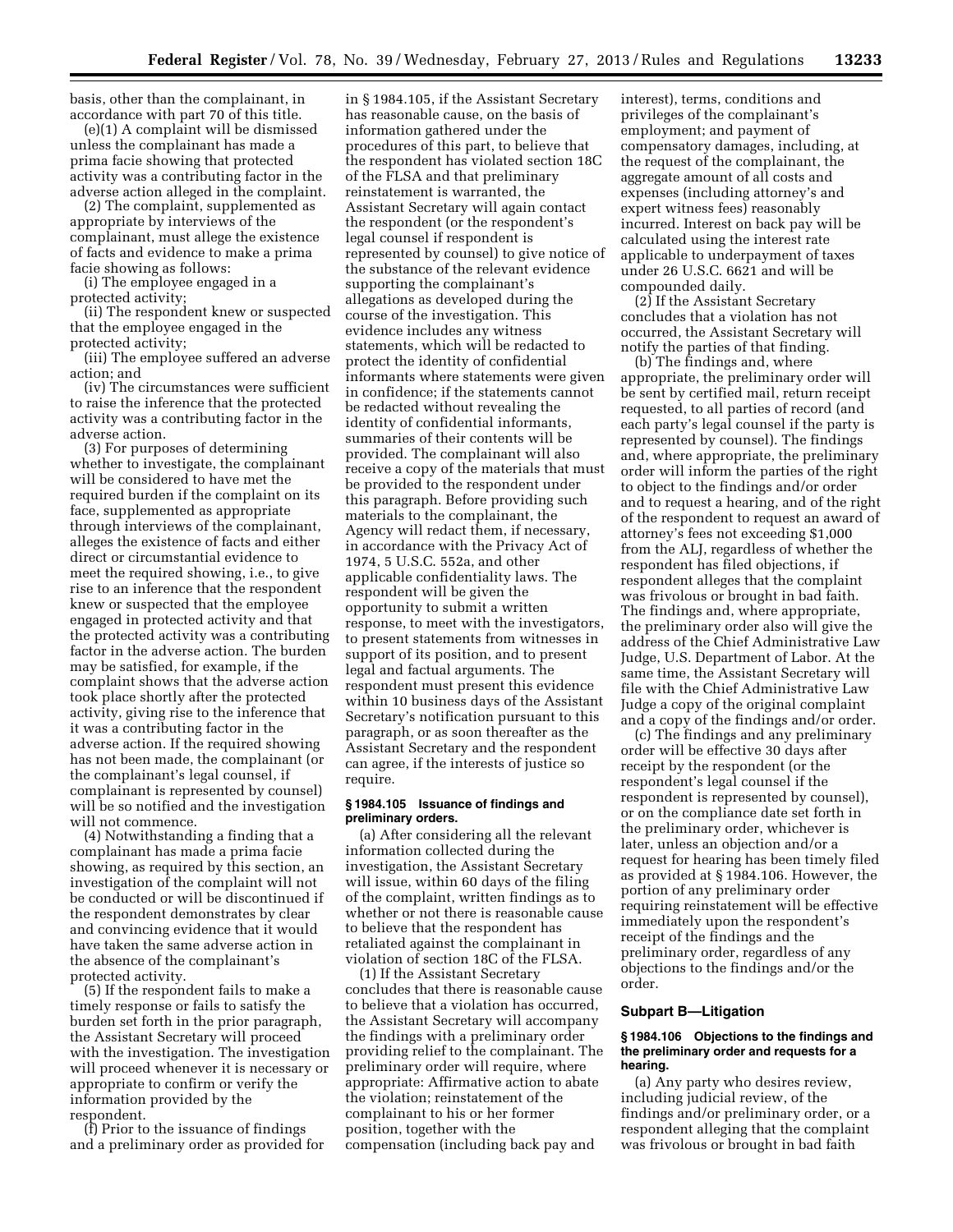who seeks an award of attorney's fees under section 18C of the FLSA, must file any objections and/or a request for a hearing on the record within 30 days of receipt of the findings and preliminary order pursuant to § 1984.105. The objections, request for a hearing, and/or request for attorney's fees must be in writing and state whether the objections are to the findings, the preliminary order, and/or whether there should be an award of attorney's fees. The date of the postmark, facsimile transmittal, or electronic communication transmittal is considered the date of filing; if the objection is filed in person, by hand delivery or other means, the objection is filed upon receipt. Objections must be filed with the Chief Administrative Law Judge, U.S. Department of Labor, and copies of the objections must be mailed at the same time to the other parties of record, the OSHA official who issued the findings and order, the Assistant Secretary, and the Associate Solicitor, Division of Fair Labor Standards, U.S. Department of Labor.

(b) If a timely objection is filed, all provisions of the preliminary order will be stayed, except for the portion requiring preliminary reinstatement, which will not be automatically stayed. The portion of the preliminary order requiring reinstatement will be effective immediately upon the respondent's receipt of the findings and preliminary order, regardless of any objections to the order. The respondent may file a motion with the Office of Administrative Law Judges for a stay of the Assistant Secretary's preliminary order of reinstatement, which shall be granted only based on exceptional circumstances. If no timely objection is filed with respect to either the findings or the preliminary order, the findings and/or the preliminary order will become the final decision of the Secretary, not subject to judicial review.

## **§ 1984.107 Hearings.**

(a) Except as provided in this part, proceedings will be conducted in accordance with the rules of practice and procedure for administrative hearings before the Office of Administrative Law Judges, codified at subpart A of part 18 of this title.

(b) Upon receipt of an objection and request for hearing, the Chief Administrative Law Judge will promptly assign the case to an ALJ who will notify the parties, by certified mail, of the day, time, and place of hearing. The hearing is to commence expeditiously, except upon a showing of good cause or unless otherwise agreed to by the parties. Hearings will be conducted de

novo on the record. ALJs have broad discretion to limit discovery in order to expedite the hearing.

(c) If both the complainant and the respondent object to the findings and/or order, the objections will be consolidated and a single hearing will be conducted.

(d) Formal rules of evidence will not apply, but rules or principles designed to assure production of the most probative evidence will be applied. The ALJ may exclude evidence that is immaterial, irrelevant, or unduly repetitious.

#### **§ 1984.108 Role of Federal agencies.**

(a)(1) The complainant and the respondent will be parties in every proceeding and must be served with copies of all documents in the case. At the Assistant Secretary's discretion, the Assistant Secretary may participate as a party or as amicus curiae at any time at any stage of the proceeding. This right to participate includes, but is not limited to, the right to petition for review of a decision of an ALJ, including a decision approving or rejecting a settlement agreement between the complainant and the respondent.

(2) Copies of documents must be sent to the Assistant Secretary, and to the Associate Solicitor, Division of Fair Labor Standards, U.S. Department of Labor, only upon request of the Assistant Secretary, or where the Assistant Secretary is participating in the proceeding, or where service on the Assistant Secretary and the Associate Solicitor is otherwise required by these rules.

(b) The IRS, HHS, and EBSA, if interested in a proceeding, may participate as amicus curiae at any time in the proceeding, at those agencies' discretion. At the request of the interested Federal agency, copies of all documents in a case must be sent to the Federal agency, whether or not the agency is participating in the proceeding.

#### **§ 1984.109 Decision and orders of the administrative law judge.**

(a) The decision of the ALJ will contain appropriate findings, conclusions, and an order pertaining to the remedies provided in paragraph (d) of this section, as appropriate. A determination that a violation has occurred may be made only if the complainant has demonstrated by a preponderance of the evidence that protected activity was a contributing factor in the adverse action alleged in the complaint.

(b) If the complainant has satisfied the burden set forth in the prior paragraph, relief may not be ordered if the respondent demonstrates by clear and convincing evidence that it would have taken the same adverse action in the absence of any protected activity.

(c) Neither the Assistant Secretary's determination to dismiss a complaint without completing an investigation pursuant to § 1984.104(e) nor the Assistant Secretary's determination to proceed with an investigation is subject to review by the ALJ, and a complaint may not be remanded for the completion of an investigation or for additional findings on the basis that a determination to dismiss was made in error. Rather, if there otherwise is jurisdiction, the ALJ will hear the case on the merits or dispose of the matter without a hearing if the facts and circumstances warrant.

(d)(1) If the ALJ concludes that the respondent has violated the law, the ALJ will issue an order that will require, where appropriate: Affirmative action to abate the violation; reinstatement of the complainant to his or her former position, together with the compensation (including back pay and interest), terms, conditions, and privileges of the complainant's employment; and payment of compensatory damages, including, at the request of the complainant, the aggregate amount of all costs and expenses (including attorney's and expert witness fees) reasonably incurred. Interest on back pay will be calculated using the interest rate applicable to underpayment of taxes under 26 U.S.C. 6621 and will be compounded daily.

(2) If the ALJ determines that the respondent has not violated the law, an order will be issued denying the complaint. If, upon the request of the respondent, the ALJ determines that a complaint was frivolous or was brought in bad faith, the ALJ may award to the respondent a reasonable attorney's fee, not exceeding \$1,000.

(e) The decision will be served upon all parties to the proceeding, the Assistant Secretary, and the Associate Solicitor, Division of Fair Labor Standards, U.S. Department of Labor. Any ALJ's decision requiring reinstatement or lifting an order of reinstatement by the Assistant Secretary will be effective immediately upon receipt of the decision by the respondent. All other portions of the ALJ's order will be effective 14 days after the date of the decision unless a timely petition for review has been filed with the Administrative Review Board (ARB), U.S. Department of Labor. The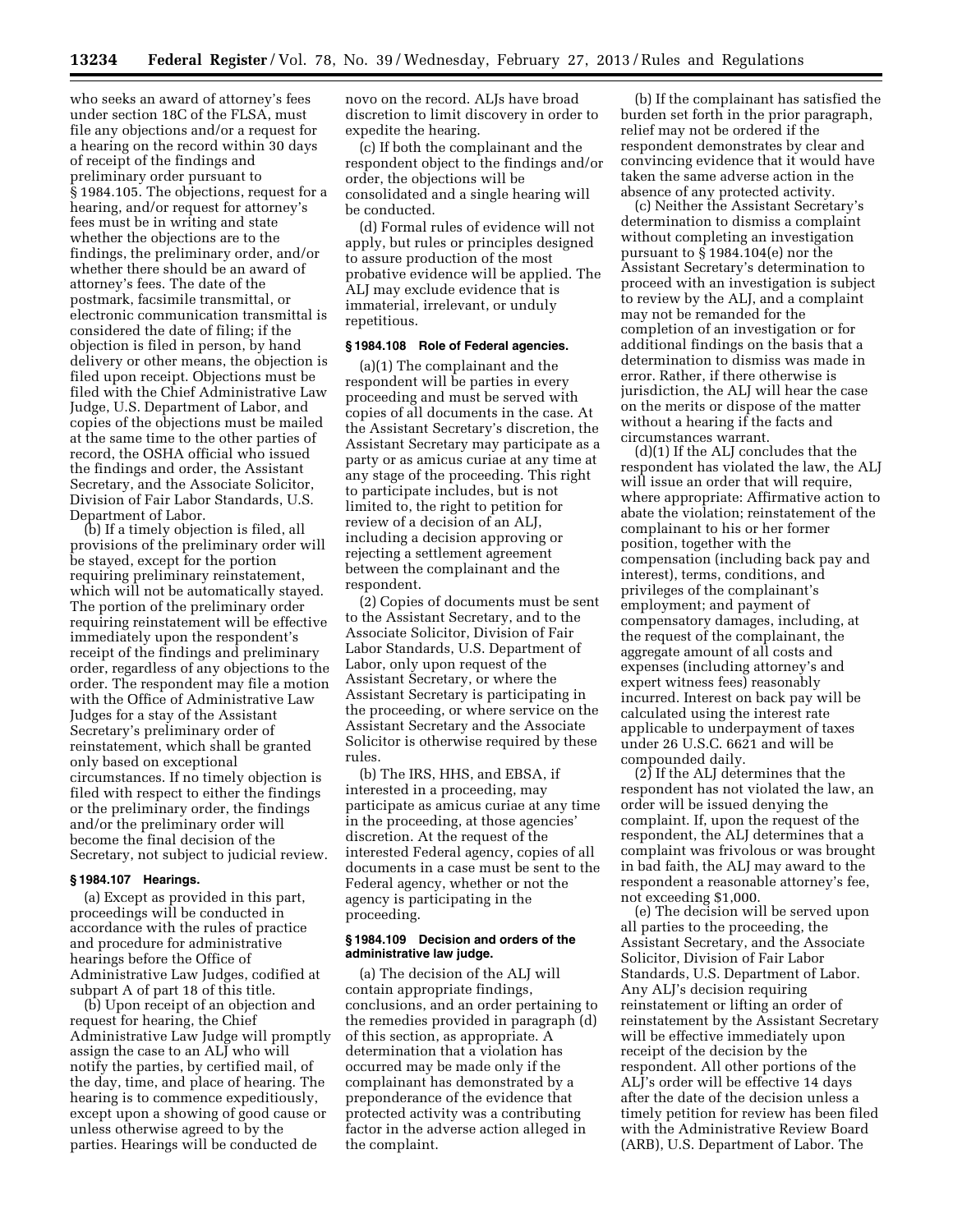decision of the ALJ will become the final order of the Secretary unless a petition for review is timely filed with the ARB and the ARB accepts the petition for review.

### **§ 1984.110 Decision and orders of the Administrative Review Board.**

(a) Any party desiring to seek review, including judicial review, of a decision of the ALJ, or a respondent alleging that the complaint was frivolous or brought in bad faith who seeks an award of attorney's fees, must file a written petition for review with the ARB, which has been delegated the authority to act for the Secretary and issue final decisions under this part. The parties should identify in their petitions for review the legal conclusions or orders to which they object, or the objections may be deemed waived. A petition must be filed within 14 days of the date of the decision of the ALJ. The date of the postmark, facsimile transmittal, or electronic communication transmittal will be considered to be the date of filing; if the petition is filed in person, by hand delivery or other means, the petition is considered filed upon receipt. The petition must be served on all parties and on the Chief Administrative Law Judge at the time it is filed with the ARB. Copies of the petition for review must be served on the Assistant Secretary, and on the Associate Solicitor, Division of Fair Labor Standards, U.S. Department of Labor.

(b) If a timely petition for review is filed pursuant to paragraph (a) of this section, the decision of the ALJ will become the final order of the Secretary unless the ARB, within 30 days of the filing of the petition, issues an order notifying the parties that the case has been accepted for review. If a case is accepted for review, the decision of the ALJ will be inoperative unless and until the ARB issues an order adopting the decision, except that any order of reinstatement will be effective while review is conducted by the ARB, unless the ARB grants a motion by the respondent to stay that order based on exceptional circumstances. The ARB will specify the terms under which any briefs are to be filed. The ARB will review the factual determinations of the ALJ under the substantial evidence standard. If no timely petition for review is filed, or the ARB denies review, the decision of the ALJ will become the final order of the Secretary. If no timely petition for review is filed, the resulting final order is not subject to judicial review.

(c) The final decision of the ARB will be issued within 120 days of the

conclusion of the hearing, which will be deemed to be 14 days after the date of the decision of the ALJ, unless a motion for reconsideration has been filed with the ALJ in the interim. In such case, the conclusion of the hearing is the date the motion for reconsideration is ruled upon or 14 days after a new decision is issued. The ARB's final decision will be served upon all parties and the Chief Administrative Law Judge by mail. The final decision will also be served on the Assistant Secretary, and on the Associate Solicitor, Division of Fair Labor Standards, U.S. Department of Labor, even if the Assistant Secretary is not a party.

(d) If the ARB concludes that the respondent has violated the law, the ARB will issue a final order providing relief to the complainant. The final order will require, where appropriate: Affirmative action to abate the violation; reinstatement of the complainant to the complainant's former position, together with the compensation (including back pay and interest), terms, conditions, and privileges of the complainant's employment; and payment of compensatory damages, including, at the request of the complainant, the aggregate amount of all costs and expenses (including attorney's and expert witness fees) reasonably incurred. Interest on back pay will be calculated using the interest rate applicable to underpayment of taxes under 26 U.S.C. 6621 and will be compounded daily.

(e) If the ARB determines that the respondent has not violated the law, an order will be issued denying the complaint. If, upon the request of the respondent, the ARB determines that a complaint was frivolous or was brought in bad faith, the ARB may award to the respondent a reasonable attorney's fee, not exceeding \$1,000.

#### **Subpart C—Miscellaneous Provisions**

#### **§ 1984.111 Withdrawal of complaints, findings, objections, and petitions for review; settlement.**

(a) At any time prior to the filing of objections to the Assistant Secretary's findings and/or preliminary order, a complainant may withdraw his or her complaint by notifying the Assistant Secretary, orally or in writing, of his or her withdrawal. The Assistant Secretary then will confirm in writing the complainant's desire to withdraw and determine whether to approve the withdrawal. The Assistant Secretary will notify the parties (and each party's legal counsel if the party is represented by counsel) of the approval of any withdrawal. If the complaint is

withdrawn because of settlement, the settlement must be submitted for approval in accordance with paragraph (d) of this section. A complainant may not withdraw his or her complaint after the filing of objections to the Assistant Secretary's findings and/or preliminary order.

(b) The Assistant Secretary may withdraw the findings and/or preliminary order at any time before the expiration of the 30-day objection period described in § 1984.106, provided that no objection has been filed yet, and substitute new findings and/or a new preliminary order. The date of the receipt of the substituted findings or order will begin a new 30 day objection period.

(c) At any time before the Assistant Secretary's findings and/or order become final, a party may withdraw objections to the Assistant Secretary's findings and/or order by filing a written withdrawal with the ALJ. If the case is on review with the ARB, a party may withdraw a petition for review of an ALJ's decision at any time before that decision becomes final by filing a written withdrawal with the ARB. The ALJ or the ARB, as the case may be, will determine whether to approve the withdrawal of the objections or the petition for review. If the ALJ approves a request to withdraw objections to the Assistant Secretary's findings and/or order, and there are no other pending objections, the Assistant Secretary's findings and/or order will become the final order of the Secretary. If the ARB approves a request to withdraw a petition for review of an ALJ decision, and there are no other pending petitions for review of that decision, the ALJ's decision will become the final order of the Secretary. If objections or a petition for review are withdrawn because of settlement, the settlement must be submitted for approval in accordance with paragraph (d) of this section.

(d)(1) *Investigative settlements.* At any time after the filing of a complaint, and before the findings and/or order are objected to or become a final order by operation of law, the case may be settled if the Assistant Secretary, the complainant, and the respondent agree to a settlement. The Assistant Secretary's approval of a settlement reached by the respondent and the complainant demonstrates the Assistant Secretary's consent and achieves the consent of all three parties.

(2) *Adjudicatory settlements.* At any time after the filing of objections to the Assistant Secretary's findings and/or order, the case may be settled if the participating parties agree to a settlement and the settlement is